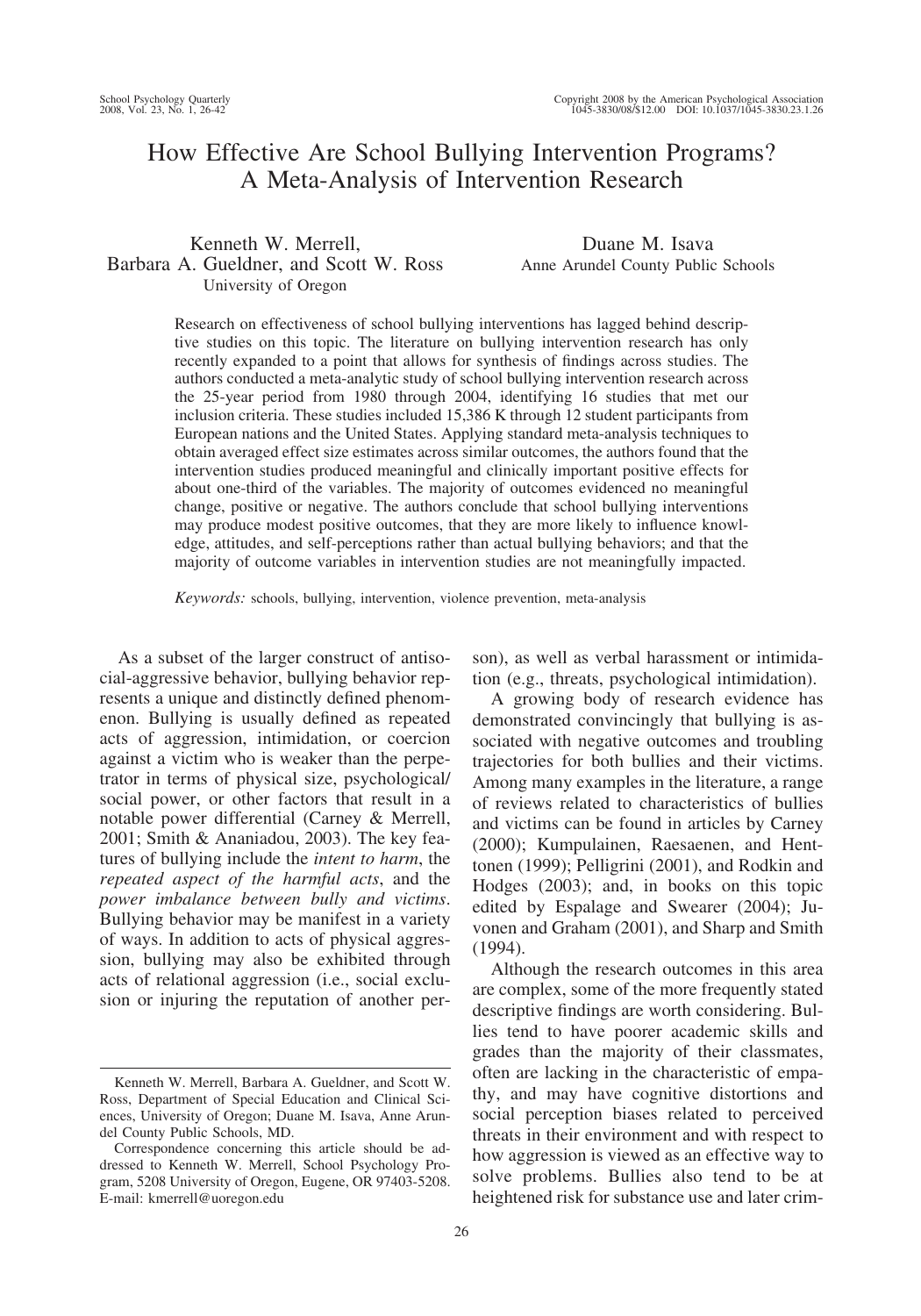inal behavior, are likely to become increasingly unpopular with peers as they get older, and tend to come from homes where there is poor parental role modeling in the form of coercive and aggressive means of problem solving and a lack of consistent and effective discipline. Some studies have shown that bullies are often physically larger than their peers, especially in the early grades. Although these characteristics border on creating a caricature of the schoolyard bully that is deeply embedded in the American culture and media (e.g., the "Nelson Muntz" character from the popular TV program *The Simpsons*, an archetypical bully, budding sociopath, and misunderstood soul), they have also held up relatively well in descriptive studies.

Likewise, there has been consistency in the findings of descriptive research on victims of bullying, who tend to be physically smaller or weaker in some other way than the perpetrators, and are often anxious, fearful, insecure, depressed, and have poor self-esteem. A high percentage of victims tend to engage in school avoidance behaviors, and many repeated victims of bullying at school end up dropping out of the school system. Victims are also more likely than perpetrators to bring weapons to school, for the purpose of revenge. A disturbing element of some of the high profile school shootings in the United States during the past few years has been that some of these youthful shooters were repeat victims of bullying and peer harassment, were unpopular, and they ultimately went on a shooting spree as a way of exacting revenge.

Although bullying may occur in almost any context or setting where people gather and interact, schools have been the most frequently studied environment in which bullying occurs. Because school environments provide a microcosm of sorts of the broader society and culture, and because schools are the only setting in which almost all children and adolescents participate, they provide an ideal naturalistic laboratory in which to study bullies, victims, and bullying behavior; to develop bullying prevention and intervention programs, and to investigate the effectiveness of these programs. Schools are also of special interest as research and innovation sites because of social justice concerns, and because of the developmental trajectory of bullying, which is found at all ages, but tends to peak during the middle school years

(Hazler, 1996; Rios-Ellis, Bellamy, & Shoji, 2000). Bullying and other forms of antisocialaggressive behavior in American schools are such a significant public concern that federal initiatives such as *No Child Left Behind* have specifically identified school safety and acts of aggressive behavior as data collection and reporting targets.

Although there has been a notable increase in concern and interest in school bullying within the United States in recent years, it is a mistake to think that this increasing focus reflects a new problem, or a problem that is uniquely American. To the contrary, school bullying has been a concern for generations—perhaps for as long as there have been school systems—and is an international phenomenon (Carney & Merrell, 2001). With respect to research and innovations in prevention and intervention efforts for bullying, American educators and mental health professionals have been relatively recent players at the international table. With a few exceptions, the major impetus on research and preventionintervention innovation related to bullying has been led by researchers and practitioners from Europe, Canada, and Australia, where the problem has been studied and addressed directly for several decades (Swearer & Espelage, 2004).

Published research on school bullying intervention efforts has certainly lagged behind the more voluminous literature in which the problem is described and analyzed. The first widely disseminated published research on school bullying interventions stemmed from the pioneering work of Norwegian researcher Dan Olweus in the 1970s (e.g., Olweus, 1978), whose antibullying prevention/intervention program served as the prototype for most efforts that were developed during the 1980s and 1990s, and still exerts great influence on contemporary intervention models and programs. The research base on bullying intervention programs and practices has slowly accumulated during the past two decades. Although this body of intervention research is not yet plentiful, it has recently reached a size and level of sophistication to begin to allow for evaluative synthesis of the outcomes that have been identified.

When making public policy and educational programming decisions, it is desirable to draw conclusions from a collective body of evidence rather than from individual studies conducted in isolation (Cooper & Hedges, 1994). Given that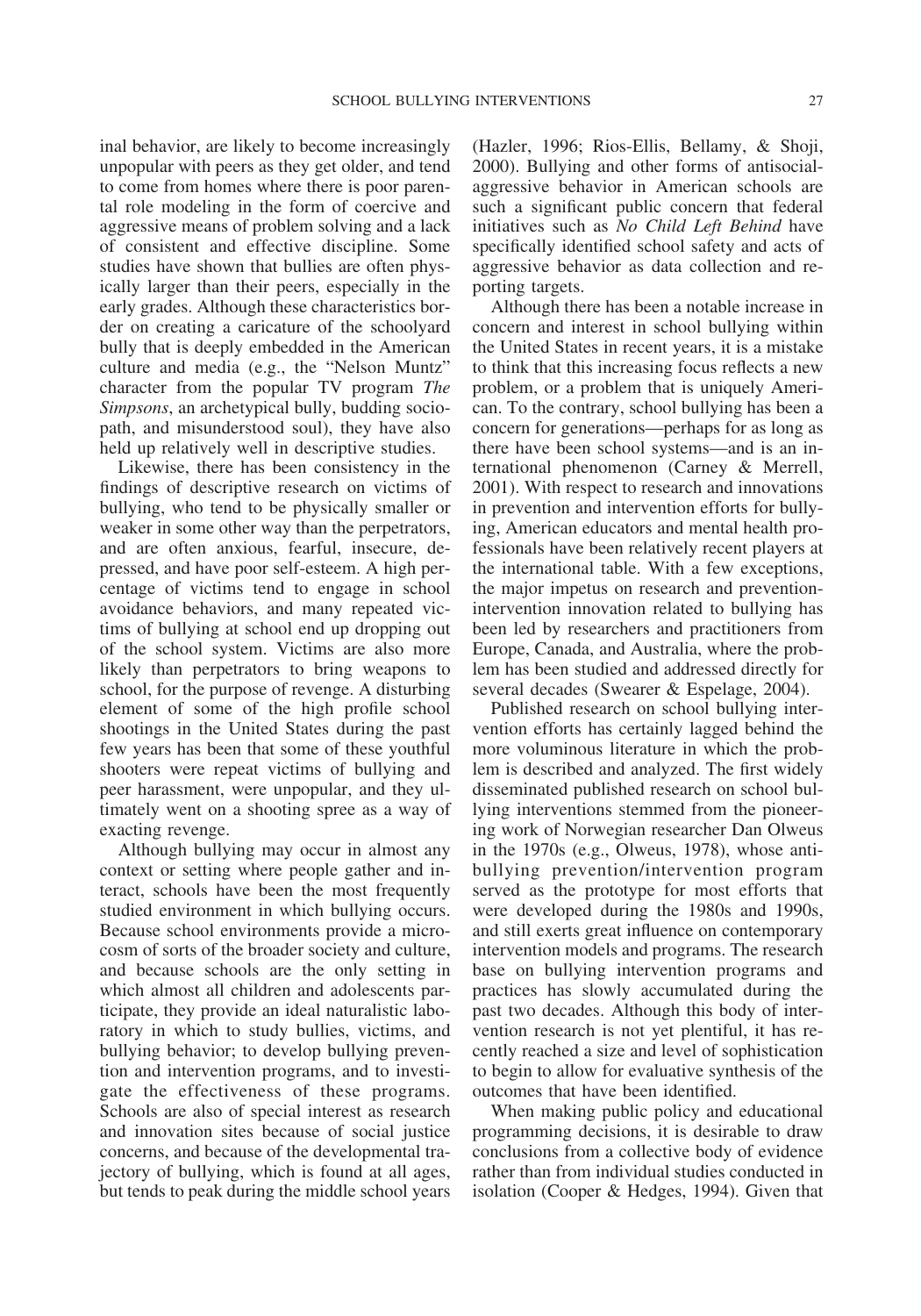the body of research evidence on school bullying interventions is finally beginning to reach a critical enough mass to allow for systematic review of the collective body of work, we conducted this meta-analysis. In our background research, we located only one published meta-analytic review of bullying interventions, a recent study by Smith, Schneider, Smith, and Ananiadou (2004), which focused on whole school antibullying programs. The study by Smith and colleagues, who concluded that the majority of programs evaluated yielded nonsignificant outcomes on self-report measures of bullying and victimization, is an important step in drawing conclusions from the collective body of research. It is important to note that their effort focused on the important topic of *whole school* antibullying programs. However, many interventions designed to prevent bullying are implemented with small groups of targeted students, in individual classrooms, or in clusters of selected classrooms, rather than in whole schools. Thus, an essential aspect of synthesizing the body of research on antibullying interventions in schools is to evaluate studies targeting smaller sectors of the school environment, as well as studies that focus on whole school interventions. Our aim for the present study was to focus our meta-analytic review of school bullying interventions broadly and on a range of intervention environments and conditions, using an international sample of studies from a 25-yearperiod.

### Method

### *Selection of Studies*

Psychological and educational publication databases were searched using the computerassisted location tools PsycINFO and Educational Resources Information Center (ERIC). Descriptions of published research studies, dissertation abstracts, and related research documents (e.g., chapters in edited books) for the 25-year period from 1980 through 2004 were retrieved using the following key words or combinations of these words: *bullying*, *intervention(s)*, *peer victimization*, *schools*, *programs.* The reference sections of publications obtained through this search also were inspected to locate additional studies not otherwise identified through the computer-assisted search. The cutoff point of 1980 was selected because most of the empirical research on bullying interventions has been published after this time, and because we wished to limit the meta-analysis to a relatively manageable period of 25 years after which this school bullying phenomenon had been adequately defined and described.

During the course of our search for potential articles, abstracts were initially screened based on three criteria. First, the abstract had to indicate that a school-based intervention was conducted. Second, this intervention had to include bullying behavior (or peer-related antisocial behavior that clearly could be interpreted as bullying) as a focus of the intervention. Third, the study had to be available in English. The initial screening procedure yielded 40 studies. The manuscripts of these studies were retrieved and examined in greater detail.

Studies were included in our analysis based on five primary criteria. First, each study had to evaluate the effectiveness of a school-based intervention using an experimental or quasiexperimental group design. Single case, descriptive, and qualitative studies were excluded from the analysis. Second, the intervention had to address bullying behavior. Because bullying behavior and its effects include students in a variety of roles related to bullying (i.e., bully, bystander, defender, enforcer, victim), the intervention had to address at least one of these roles. Third, the research report had to indicate that intervention for bullying behavior was either the primary focus of an intervention program or a main component. Although more general violence prevention and intervention programs are commonly used in schools, we were interested in interventions that specifically identified bullying behavior and/or victimization as primary targets for the intervention. Fourth, each study had to report data in a statistical format necessary to calculate an effect size (e.g., means, standard deviation, group sizes, and percentages). Fifth, although the most stringent inclusion criteria might allow only the use of studies that appeared in peer-reviewed scholarly journals, we chose to broaden the scope of inclusion to include studies from retrievable doctoral dissertations, and chapters in edited books. Our decision to expand the inclusion criteria beyond the strict use of peerreviewed journal articles was made partially to increase the potential number of usable studies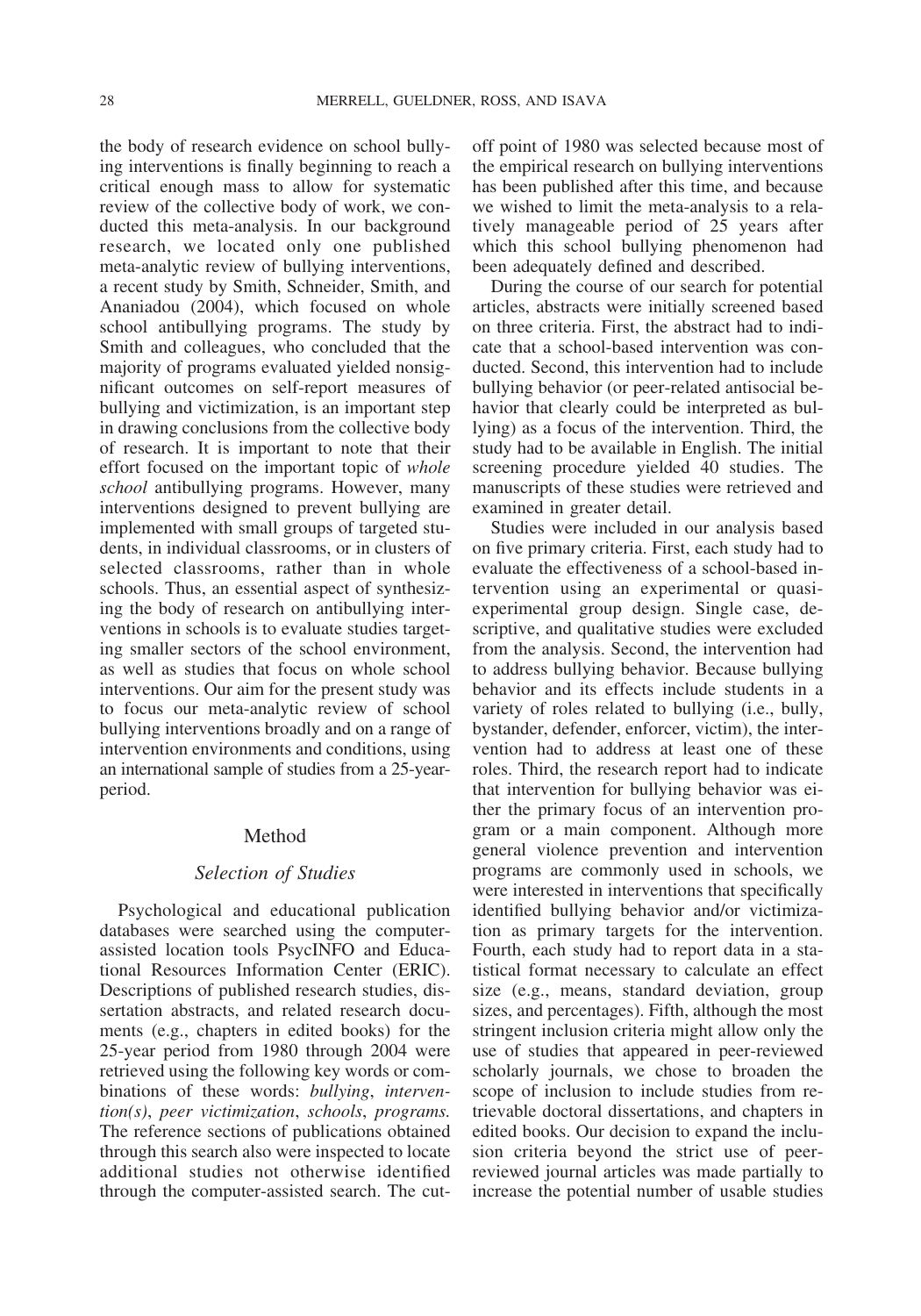because the database is still relatively small, and partially because these other two sources (dissertations and chapters in edited books), although not necessarily peer-reviewed, are subject to quality control from supervising committees and editors, and thus had an element of external scrutiny beyond the work of the authors.

Using these criteria to review the 40 studies obtained through the initial screening procedure, 16 studies were included for use in the final quantitative meta-analysis. Studies not included in the analysis were rejected because of the following reasons: lack of an experimental or quasi-experimental design (5 studies), bullying was not the focus of the intervention (3 studies), statistical information was not reported in a format from which an effect size could be calculated (12 studies), statistical information was previously reported in a study already included in studies that met our criteria (3 studies), and no prior peer or committee review of any kind was involved (1 study).

### *Study Characteristics*

A coding form was developed that included a brief description of the study, demographic information (number of participants; gender, age, and grade range of participant; and the geographical location of the research), the design of the study, the name and/or type of intervention that was implemented, outcome variables and measures used, statistical information used to calculate effect sizes (means, standard deviations, percentages), and a brief description of the outcomes and conclusions of the study.

A total of 15,386 student participants were included in the 16 studies that we used in our meta-analysis. Although gender representation was not consistently reported, all studies reported either an age range or grade-level range for participants. Each study included child or adolescent participants or a combination of the two, with the exception of one study that focused exclusively on an adult informant sample (i.e., teachers). The child and adolescent participants ranged from kindergarten through secondary school. With the exception of three studies that measured the effects of interventions on samples that combined primary and secondary level participants, data from primary/elementary (Grades K–6) and secondary grade (Grades

Table 1

*Summary of Participants in 16 Studies, by Grade Level or Status*

| Grade Level or Status               | N      |
|-------------------------------------|--------|
| Primary/elementary students $(K-6)$ | 4.786  |
| Secondary students $(7-12)$         | 1.889  |
| Combined students $(K-12)$          | 8.681  |
| Adult informants (teachers)         | 30     |
| Total                               | 15.386 |

7–12) samples were organized separately for our analysis. Table 1 presents a summary regarding the number of participants for the primary, secondary, combined, and adult sample groups. Note that two of the studies (by Stevens and colleagues) included data from separate breakdowns of elementary and secondary grade students, which allowed us to code each of these studies into two separate sets.

Participant samples from the 16 studies were from Europe and North America, with the following six nations represented: Belgium, Canada, United Kingdom, Italy, Norway, and the United States. Table 2 includes a breakdown of the participants in the 16 included studies by nation, as well as the number of studies from each nation. By far, the largest number of participants were from the United Kingdom (6,675, or 44% of the entire meta-analysis sample), followed by Norway and the United States, with approximately 2,500 participants (about 16%) each. The largest number of studies were from the United States (6), followed by the United Kingdom (4). Although we consider this selection of studies to represent a broad and inclusive international sample, we recognize that our necessary use of only studies that were available in English may have reduced the potential pool of studies, and limited the cross-cultural generalizability of our conclusions.

### *Description of School-based Bullying Interventions*

Table 3 presents an overview of the descriptive information for each of the 16 studies included in our review, including the authors names and date of publication, the number of participants, gender distribution, age and grade range, location of study, brief description of the intervention program that was used, measure-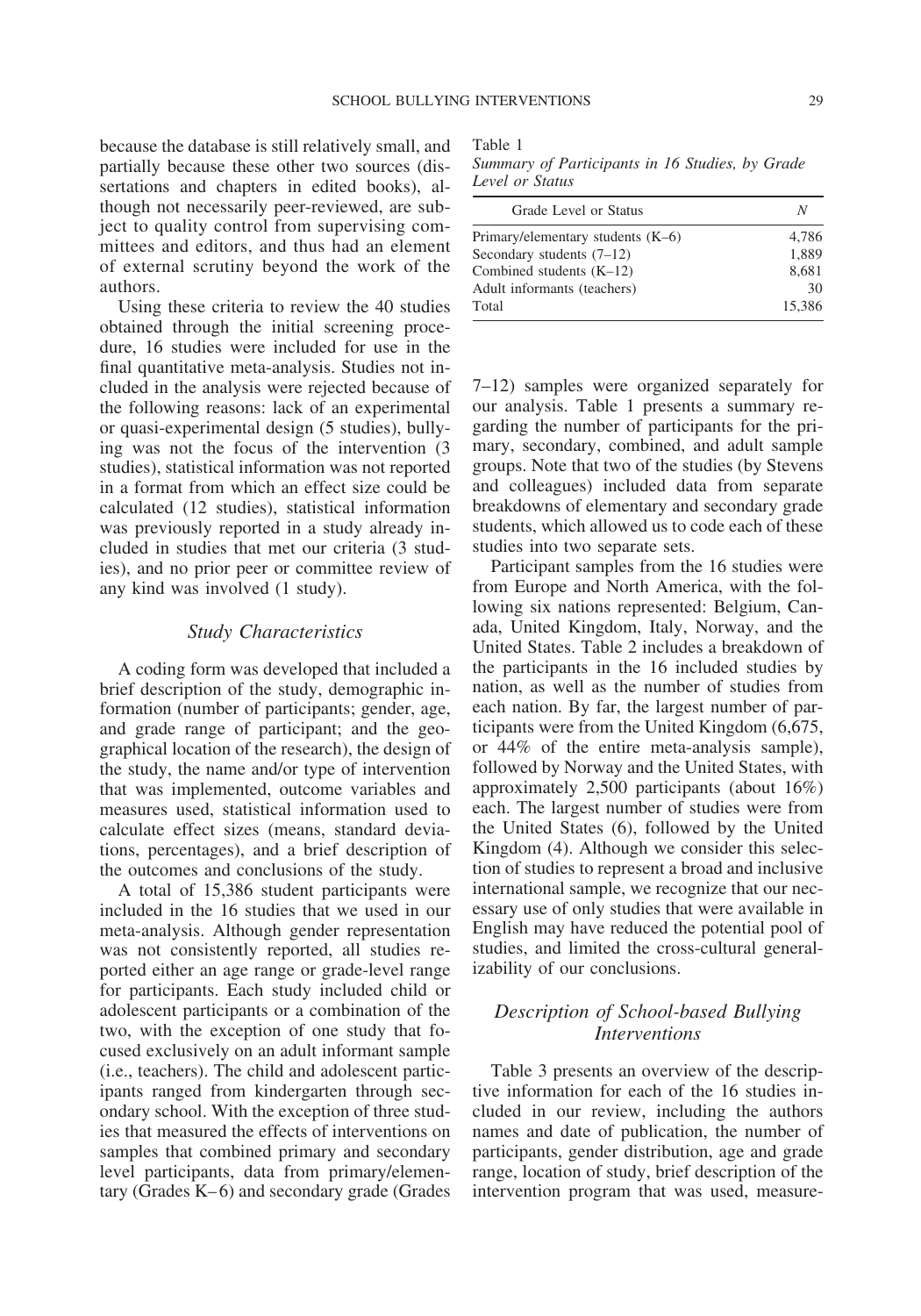Table 2 *Summary of Participants in 16 Studies, Divided by Nation and Number of Studies*

| Nation               | Number of<br>participants | Number of<br>studies |
|----------------------|---------------------------|----------------------|
| Belgium              | 1,868                     | 2                    |
| Canada               | 1,473                     | $\overline{c}$       |
| United Kingdom       | 6,675                     | 4                    |
| Italy                | 289                       |                      |
| Norway               | 2,500                     |                      |
| <b>United States</b> | 2,581                     | 6                    |
| Total                | 15,386                    | 16                   |

ment type, dependent variables examined, research design, and outcome summary. Of the 16 studies, 12 used a two-group, prepost, quasiexperimental design. Of these, four studies included experimental and control groups. Also included were three studies implementing a mixed design with two-groups, prepost, and wait-list or control groups. Finally, three of the studies implemented true experimental designs.

### *Classification of Outcome Measures*

Outcome measures (dependent measures) were classified by the primary measurement method that was used to report study outcomes. Five types of measurement methods were used across the 16 studies: *student self-report*, *teacher self-report*, *teacher report of child behavior*, *peer report* (using peer nominations or ratings), and *school discipline records* (using data from the Osiris program). Each study used one or more of these five methods to measure outcomes. For each type of method, classification categories were developed to link or consolidate common dependent variables across studies. This procedure was done to capture the effects that a variety of interventions had on commonly measured dependent variables using similar methods of measurement. For example, several studies examined the effect of a schoolbased bullying intervention using student selfreports (measurement method) to measure bullying others (dependent variable). A classification variable was created labeled "Bullying Others" and used to combine all the effect sizes calculated across the eight studies that used student self-report to measure the outcome of student self-report of bullying others. In Table 4, where the results of the meta-analysis are

presented, the data are organized by the five measurement methods and the classification categories identified for each method. Table 4 also indicates the number of studies measuring dependent variables within a particular measurement method, in addition to the number of effect sizes that were calculated for each classification variable. Some of the particular dependent variables were relatively common (e.g., 10 studies used student self-report to identify "being bullied"), whereas other dependent variables within a particular measurement method were found with less frequency (e.g., only one study used student self-report to identify "global self-esteem").

### *Data Analysis Procedures*

Meta-analytic procedures were used for synthesizing the findings across the many variables and outcomes over the 16 studies. The metaanalysis technique is designed to determine the main potential sources of variability in the program effects, assessing the effects of various moderator variables. There are many specific techniques for defining and deriving metaanalysis results, but most are derived from the techniques advocated in the seminal texts on the subject by Glass, McGaw, and Smith (1981) and Hedges and Olkin (1985). The basic unit of analysis in these procedures is effect size (ES). For prepost intervention studies, ES is defined as the difference between the mean score of an outcome measure at the end of the intervention and the mean score on that measure before the start of the intervention, divided by the pooled or harmonic standard deviation of the of the two scores. For experimental and quasi-experimental studies which include treatment and control groups, ES is defined as the difference between the mean scores of the treatment and control group mean scores following intervention, divided by the pooled harmonic standard deviation of the outcome scores of the two groups.

Many variations on the ES calculation method have been developed since the technique was first widely advocated in the early 1980s. For this study, we used one of the basic mean difference procedures, the *standardized mean difference procedure* described by Lipsey and Wilson (2001). Some of the studies in our review did not include means and standard deviations, but reported results in proportions or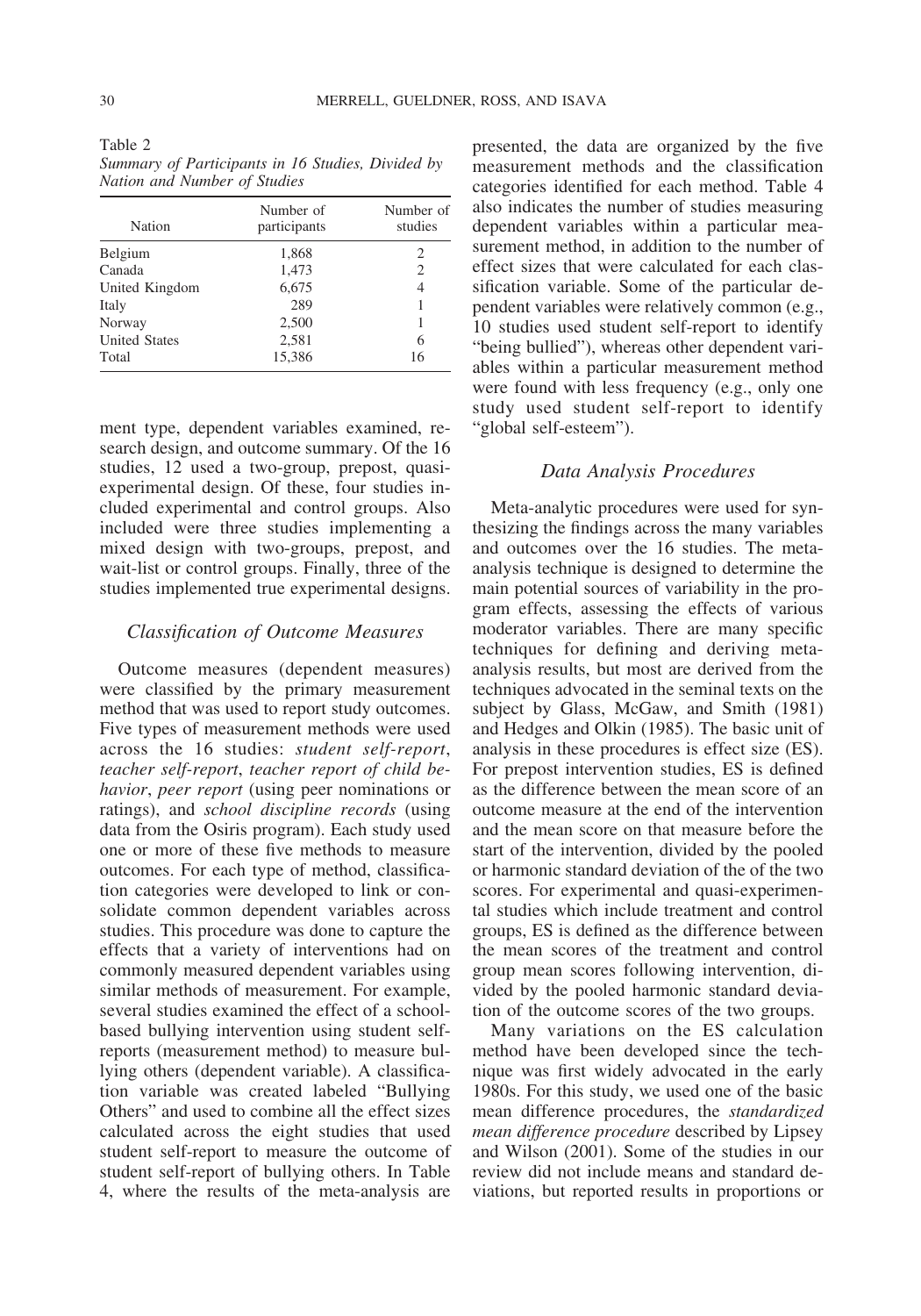percentages, such as the percentage of students in a classroom who received discipline referrals, before and after treatment, or across treatment and control conditions. To calculate ES for these types of studies in our review, we used a more recent procedure, described by Lipsey and Wilson (2001) as the *proportion difference*. This method involves a computation of the differenced proportions (or percentages) from two observations (prepost or treatment-control), which is then further computed by using the weighted sample sizes upon which each proportion was based. For the few studies in our analysis that required the proportion difference method for ES, we used a The Effect Size Determination Program, computer analysis procedure developed by Wilson, and widely used for this purpose in social science research.

After ES statistics were computed and coded, the averaged effect sizes for each classification variable and method were examined, and when appropriate, converted to either a positive or negative value based on the outcome that would be desirable because of the bullying intervention program. That is, if bullying behavior decreased after the implementation of bullying intervention programs, the averaged ES would be a negative value. However, this is an effect in a desirable direction. To clearly represent this effect, the averaged ES was changed to a positive value to reflect this positive and desired outcome. Likewise, if bullying behavior increased after implementation of intervention programs, the averaged ES was changed from a positive to a negative number to reflect a negative and undesirable outcome. Table 4 presents the effect sizes in their final, converted form, which was standardized to assist readers in interpretation of our results. ES statistics are interpreted as the proportion of a standard deviation unit. For example, an ES of 1.0 would indicate a difference in scores between two observations of approximately one standard deviation.

### Results

Table 4 presents the effects of the bullying interventions according to our classification of 28 major outcome types within the five measurement typologies. This table also lists the number of studies in which each outcome type was included, and the number of effect sizes

and average effect size per outcome type. In addition, the number of significant positive effects and significant negative effects are listed for each type of outcome.

As noted previously, ES estimates in this meta-analysis were converted into a uniform format (positive or negative valence), and are thus interpreted by their positive or negative value. Again, positive ES values reflect a change in the dependent variable in a desired direction if the bullying intervention was successful in producing the type of change that was intended, whereas negative ES values reflect a change in the dependent variable in an undesired or unexpected direction, and indicate that the bullying intervention was associated with undesirable changes in behaviors, attitudes, and affect. For example, student self-reports of being bullied averaged across 10 studies revealed that overall, students reported a small, meaningful change in the direction desired  $(ES = .27)$ . That is, students reported a meaningful decrease in being bullied following participation in a bullying intervention program. In contrast, teacher reports of child behavioral and emotional problems from the one study that used this outcome type indicated that teachers reported very large, meaningful change in an undesired direction ( $ES = -3.81$ ), or a worsening in child behavior and emotional problems following the implementation of a bullying intervention program. Although it is certainly possible that the worsening in teacher-reported behavioral and emotional problems of students could be attributed to something other than the bullying intervention, the computation of effect size indicates an association between the two.

The average effect size for each intervention classification outcome type was evaluated using Cohen's (1988) widely used criteria of .20 being the smallest effect size that has any significant practical or clinical meaning, with three specific categories or levels of power: small (.20 to .49), medium (.50 to .79), and large (.80 and higher). For the average or mean effect sizes across the 28 intervention outcome types, 10 were associated with positive meaningful changes: 4 in the small range, 2 in the medium range, and 4 in the large range. These outcome variables where meaningful or clinically significant average effects were found include student self reports of *being bullied*, *witnessing bullying*, and *global self-esteem*; teacher self-reports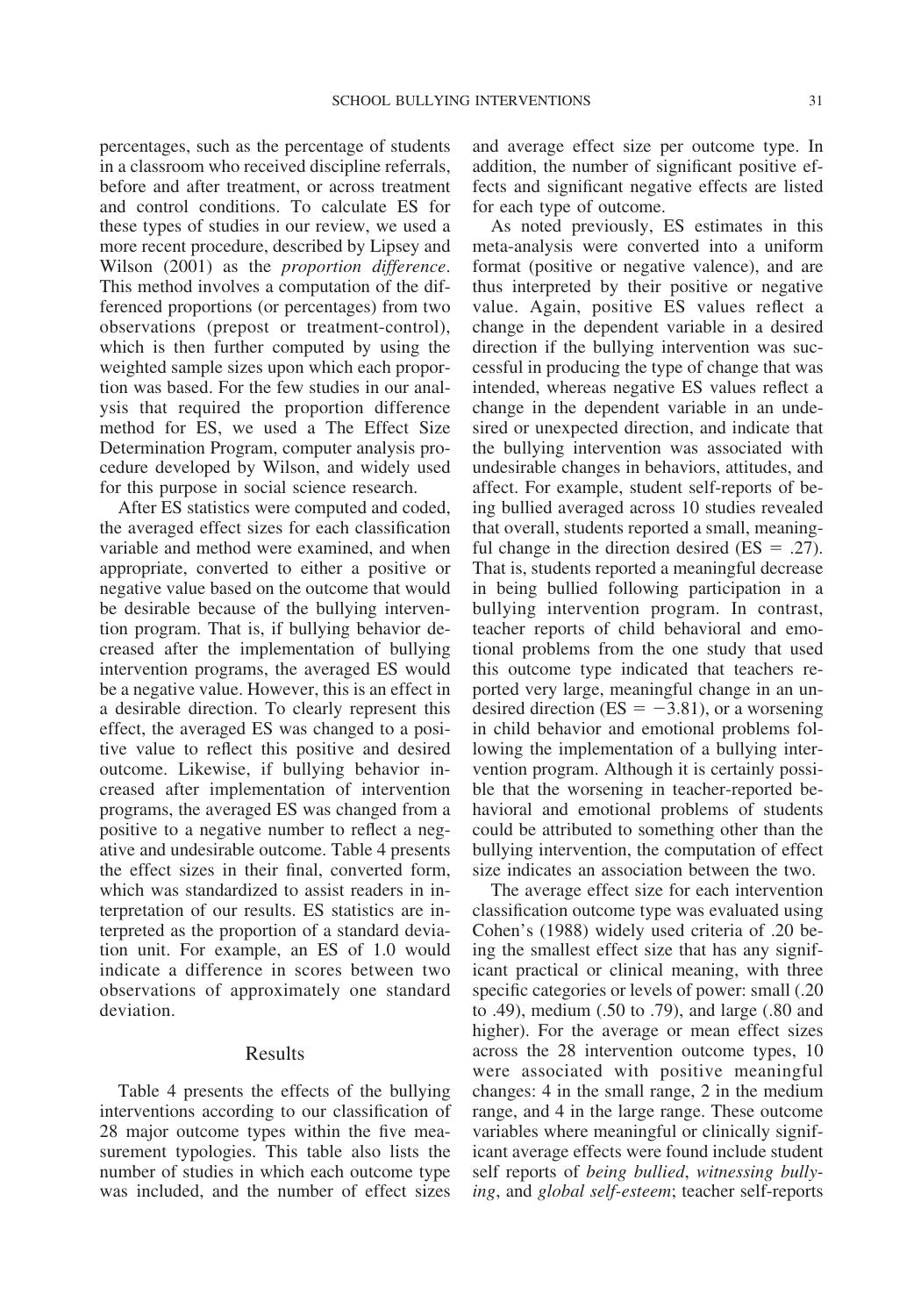| Description of Studies Used in Meta-Analysis<br>Table 3 |                                          |                                              |                   |                                                                                         |                                             |                                                                                                                                                                |                                                                                    |                                                                                                                                                                                                         |
|---------------------------------------------------------|------------------------------------------|----------------------------------------------|-------------------|-----------------------------------------------------------------------------------------|---------------------------------------------|----------------------------------------------------------------------------------------------------------------------------------------------------------------|------------------------------------------------------------------------------------|---------------------------------------------------------------------------------------------------------------------------------------------------------------------------------------------------------|
| Study                                                   | N (gender)                               | (grade levels)<br>Age Range                  | Location          | Intervention<br>program                                                                 | Measurement type                            | Dependent<br>variable(s)                                                                                                                                       | Research<br>design                                                                 | Outcome summary                                                                                                                                                                                         |
| Bagley $\&$ Prichard<br>(1998)                          | $1,200$ (n.r.)                           | secondary)<br>Ages $5-11$<br>(primary<br>and | U.K.              | Assigned social<br>workers to<br>building                                               | Student self-report                         | Number of bullying<br>incidents                                                                                                                                | experimental<br>Mixed design,<br>and control<br>dnora <sup>o</sup> owi<br>prepost, | receiving intervention<br>Significant decreases in<br>primary students<br>bullying among                                                                                                                |
| Olafsson<br>Cowie &<br>(2000)                           | boys)<br>207 (all                        | school)<br>n.r. (high                        | England           | policy using<br>Antibullying<br>supporters<br>peer                                      | Survey; staff and<br>interviews<br>student  | bullying, bullied<br>others, reporting<br>having been<br>Self-report of<br>bullies                                                                             | experimental,<br>two group<br>prepost<br>Quasi-                                    | receiving intervention<br>Significant increases in<br>bullying behavior<br>among students                                                                                                               |
| Fox & Boulton<br>(2003)                                 | $28$ (x boys,<br>$x$ girls)              | Ages $9-11$<br>(n.r.)                        | U.K.              | social skills<br>Eight week<br>program                                                  | Sociometrics and<br>student self-<br>report | number of best<br>problems, self-<br>esteem, social<br>friends, peer<br>social skills<br>Victimization,<br>acceptance,<br>acceptance<br>emotional<br>problems, | prepost wait<br>Mixed design,<br>list control<br>two group                         | significant decreases in<br>self esteem, number of<br>significant increases in<br>intervention showed<br>friends, anxiety;<br>Students receiving<br>depression                                          |
| Kaiser-Ulrey<br>(2003)                                  | boys, 65<br>girls)<br>125 (60<br>n.r.    | (Grade 7)                                    | (Florida)<br>USA  | BEST program:<br>education,<br>problem-<br>empathy<br>training,<br>solving              | Student self-report                         | behavior, global<br>victimization,<br>involvement<br>self-esteem,<br>empathy,<br>prosocial<br>parental<br>Bullying,                                            | experimental,<br>prepost, with<br>comparison<br>two group<br>group<br>Quasi-       | significant increases in<br>intervention reported<br>Students receiving<br>victimization                                                                                                                |
| Hoglund, $&$ Woods (2003)<br>Leadbeater,                | 432 (220<br>$\frac{boys}{212}$<br>girls) | Age 6<br>(Grades<br>$1-2$ )<br>$\circ$       | Canada<br>Western | WITS program:<br>victimization<br>prevention<br>delivered<br>program<br>teacher<br>peer | report, teacher<br>Student self-<br>report  | student reported<br>Teacher reported<br>relational and<br>competence,<br>emotional &<br>aggression<br>behavioral<br>problems;<br>physical<br>social            | experimental,<br>dno.18 owi<br>prepost<br>Quasi-                                   | significant decreases in<br>and social competence,<br>significant increases in<br>relational aggression<br>intervention showed<br>emotional problem<br>Students receiving<br>behavioral and<br>symptoms |

### 32 MERRELL, GUELDNER, ROSS, AND ISAVA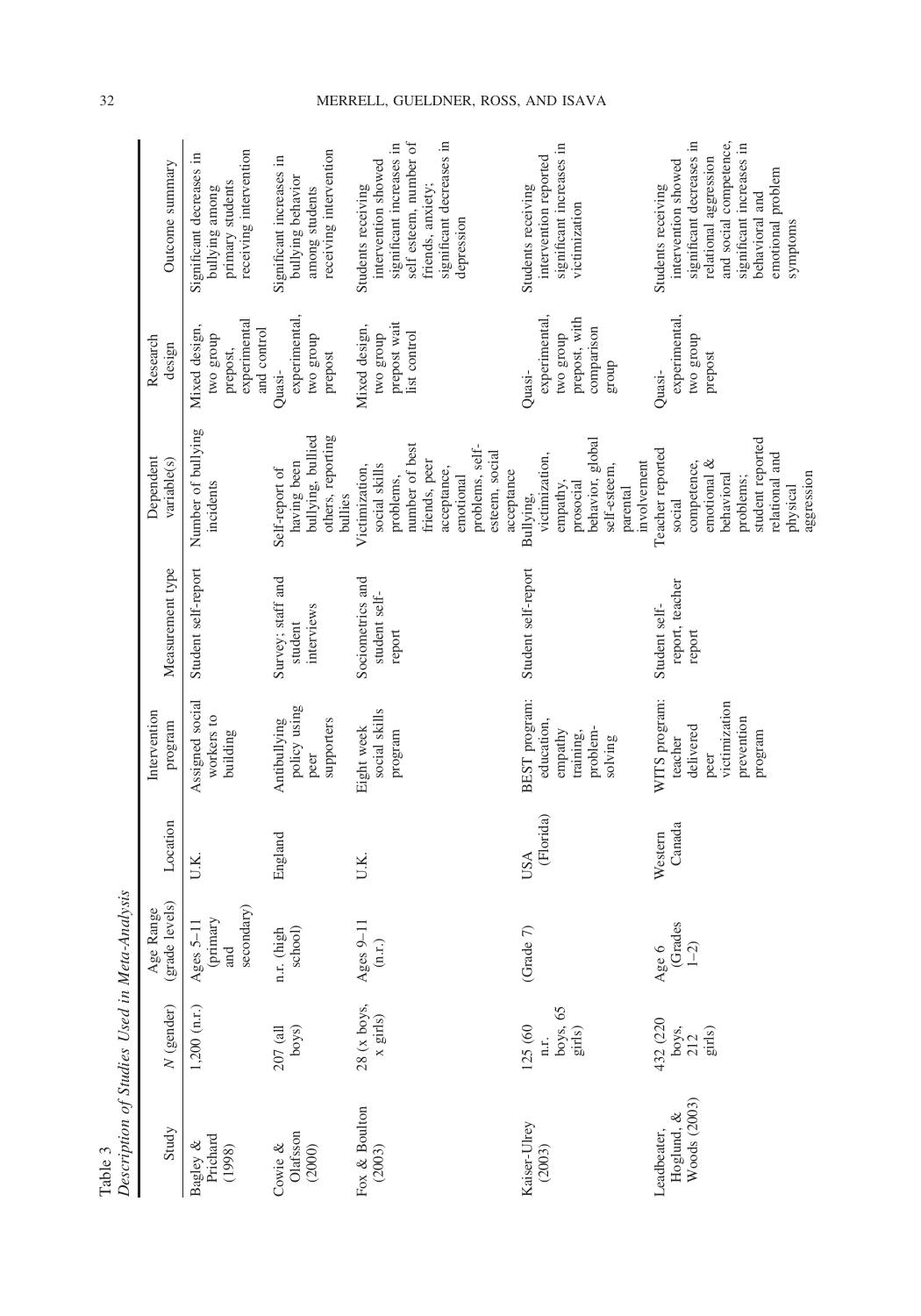| (continued)<br>Table 3                               |                                    |                                  |                    |                                                                                                               |                                 |                                                                                                          |                                                                        |                                                                                                                                                                                                  |
|------------------------------------------------------|------------------------------------|----------------------------------|--------------------|---------------------------------------------------------------------------------------------------------------|---------------------------------|----------------------------------------------------------------------------------------------------------|------------------------------------------------------------------------|--------------------------------------------------------------------------------------------------------------------------------------------------------------------------------------------------|
| Study                                                | N (gender)                         | (grade levels)<br>Age range      | Location           | Intervention<br>program                                                                                       | Measurement type                | Dependent<br>variable(s)                                                                                 | Research<br>design                                                     | Outcome summary                                                                                                                                                                                  |
| Cowie (2003)<br>Belenni, &<br>Codecasa,<br>Menesini, | 289 (153<br>boys,<br>136<br>girls) | Ages $11-14$<br>(Grades<br>6-8)  | Italy              | intervention<br>befriending<br>Peer-support<br>model:                                                         | Sociometrics                    | defender, victim<br>Roles: bully,<br>reinforcer,<br>assistant,<br>outsider,                              | experimental<br>two groups<br>control)<br>$(\mathrm{tx}$ and<br>Quasi- | significantly more peer<br>Significantly fewer peer<br>"defender" role<br>nominations in<br>nominations in<br>bullying roles,                                                                    |
| Mueller & Parisi<br>$(2002)$                         | 28 (n.r.)                          | Grades<br>n.r. (Gre $3-4$ )      | (Midwest)<br>USA   | combination<br>Anti-bullying<br>discussion,<br>incentive-<br>role-play,<br>reflective<br>journals<br>of open  | Student self-report             | Physical bullying,<br>victimization,<br>aggression<br>and social                                         | experimental,<br>two groups<br>prepost<br>Quasi-                       | significant decreases in<br>intervention displayed<br>bullying behavior<br>Students receiving                                                                                                    |
|                                                      | 30 (n.r.)                          | n.r. (Grades<br>$6 - 8$          | (Georgia)<br>USA   | training plus<br>consultation<br>program)<br>Teacher in<br><b>Busters</b><br>service<br>$\left( Bul \right)$  | report, Osiris<br>Teacher self- | knowledge, use<br>skills, teaching<br>of intervention<br>discipline<br>efficacy,<br>referrals<br>Teacher | experimental,<br>dno.18 ow.<br>prepost<br>Quasi-                       | significant decreases in<br>significant increases in<br>teaching efficacy, and<br>intervention showed<br>discipline referrals<br>intervention skills,<br>knowledge, use of<br>Teachers receiving |
| Newman (1999)<br>Olweus (1997)                       | $2,500$ (n.r.)                     | Ages 11-14<br>(Grades<br>$4-7$ ) | (Bergen)<br>Norway | involvement,<br>authoritative<br>(increase in<br>program<br>settings)<br>warnth,<br>across<br>adult<br>Olweus | Student self-report             | Bullying behavior                                                                                        | experimental,<br>dnora <sup>o</sup> own<br>prepost<br>Quasi-           | significant decreases in<br>intervention showed<br>bullying behavior<br>victimization and<br>Students receiving<br>participation in                                                              |

## SCHOOL BULLYING INTERVENTIONS 33

(*table continues*)

 $\left( table\ \, continuous\right)$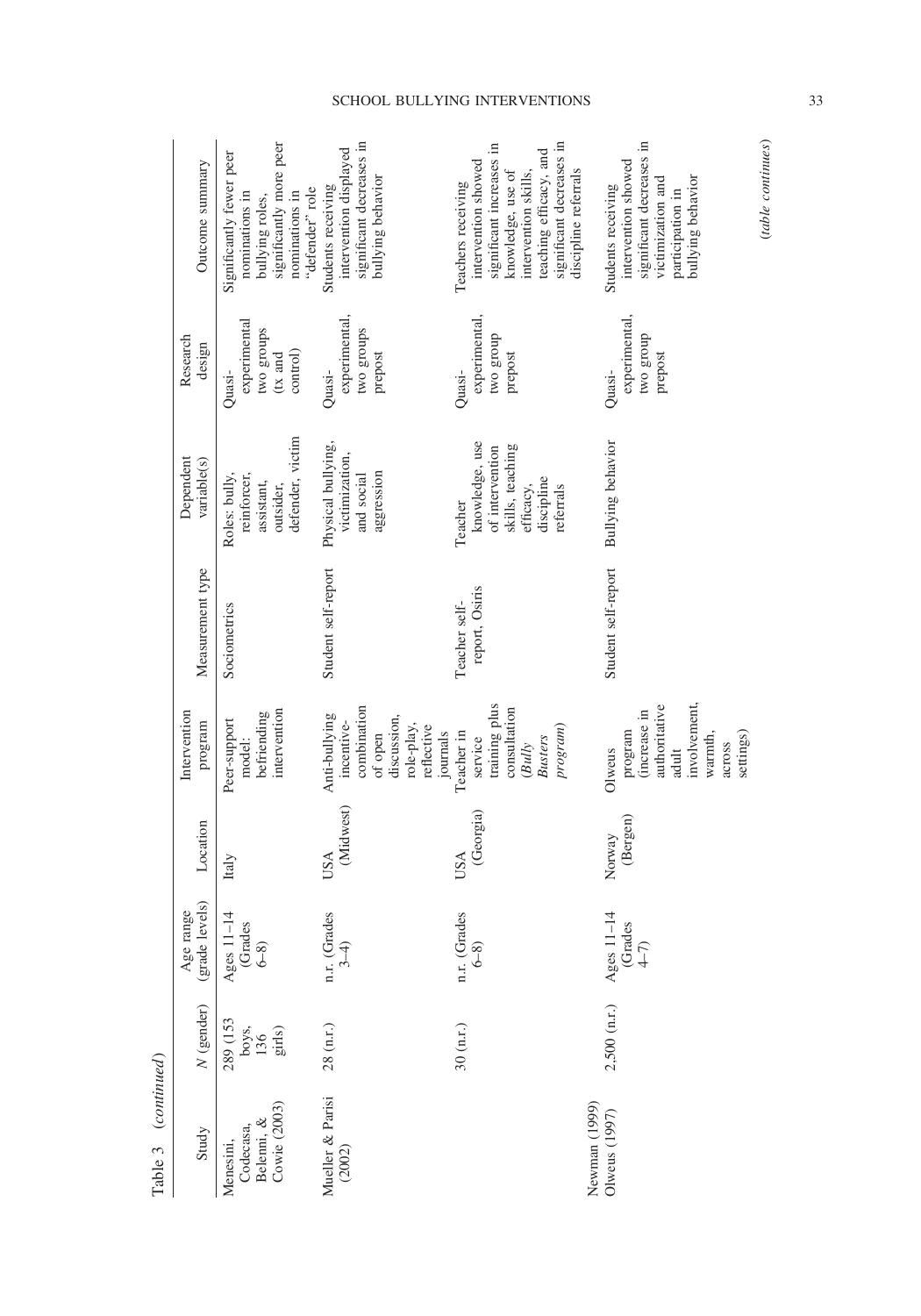| Outcome summary<br>Research<br>design | significant decreases in<br>significant decreases in<br>in Grades 3-5 showed<br>victimization; students<br>Students in Grades K-2<br>intervention showed<br>victimization only<br>aggression and<br>who received<br>experimental,<br>two group<br>prepost<br>Quasi- | Students who received<br>significantly more<br>intervention were<br>bullying behavior<br>likely to engage<br>Experimental,<br>dno.18 om<br>prepost<br>Quasi-                                                                                                       |                                                 |          | Quasi-              | Students receiving | intervention were<br>Experimental, | significantly less likely<br>two groups | to have probully<br>attitudes<br>(experimental<br>and control) |
|---------------------------------------|---------------------------------------------------------------------------------------------------------------------------------------------------------------------------------------------------------------------------------------------------------------------|--------------------------------------------------------------------------------------------------------------------------------------------------------------------------------------------------------------------------------------------------------------------|-------------------------------------------------|----------|---------------------|--------------------|------------------------------------|-----------------------------------------|----------------------------------------------------------------|
| Dependent<br>variable(s)              | victimization<br>Aggression,                                                                                                                                                                                                                                        | bullying behavior<br>(peer level), own<br>(individual level:<br>stopped bullying<br>parents talked to<br>stopped bullying<br>bullying (parent<br>Teachers talking<br>(school level),<br>victims about<br>about and/or<br>level), peers<br>bullies and<br>bullies), | (individual level:<br>recipients of<br>bullying | victims) | Probully score,     |                    | provictim score,                   | self-efficacy,                          | intention,<br>behavior                                         |
| Measurement type                      | Student self-report                                                                                                                                                                                                                                                 | report, teacher<br>Student self-<br>report of<br>student                                                                                                                                                                                                           |                                                 |          | Student self-report |                    |                                    |                                         |                                                                |
| Intervention<br>program               | environment,<br>staff training<br>school-wide<br>Collaborative<br>education,<br>program;<br>positive                                                                                                                                                                | Antibullying<br>Intervention<br>(multi-level<br>individuals)<br>class/peers,<br>schools,<br>parents,<br>across<br>Toronto                                                                                                                                          |                                                 |          | Social              |                    | cognitive                          | curriculum                              |                                                                |
| Location                              | (Southeast)<br>USA                                                                                                                                                                                                                                                  | (Toronto)<br>Canada                                                                                                                                                                                                                                                |                                                 |          | Belgium             |                    |                                    |                                         |                                                                |
| (grade levels)<br>Age Range           | n.r. (Grades<br>$K-5$ )                                                                                                                                                                                                                                             | Ages $5-14$<br>(n.r.)                                                                                                                                                                                                                                              |                                                 |          |                     |                    | Ages 10-12<br>(primary)            |                                         |                                                                |
| $N$ (gender)                          | 520 (254<br>$\frac{\text{boys}}{266}$<br>girls)                                                                                                                                                                                                                     | boys,<br>539 girls<br>1,041 (502)                                                                                                                                                                                                                                  |                                                 |          | 323 (n.r.)          |                    |                                    |                                         |                                                                |
| Study                                 | Orpinas, Horn, &<br>Staniszeski<br>(2003)                                                                                                                                                                                                                           | Pepler, Craig,<br>Ziegler, &<br>Charach<br>(1994)                                                                                                                                                                                                                  |                                                 |          | Stevens, Van        |                    |                                    |                                         | Oost, & de<br>Bourdeaudhuij<br>(2000a)                         |

Table 3 (continued)

### 34 MERRELL, GUELDNER, ROSS, AND ISAVA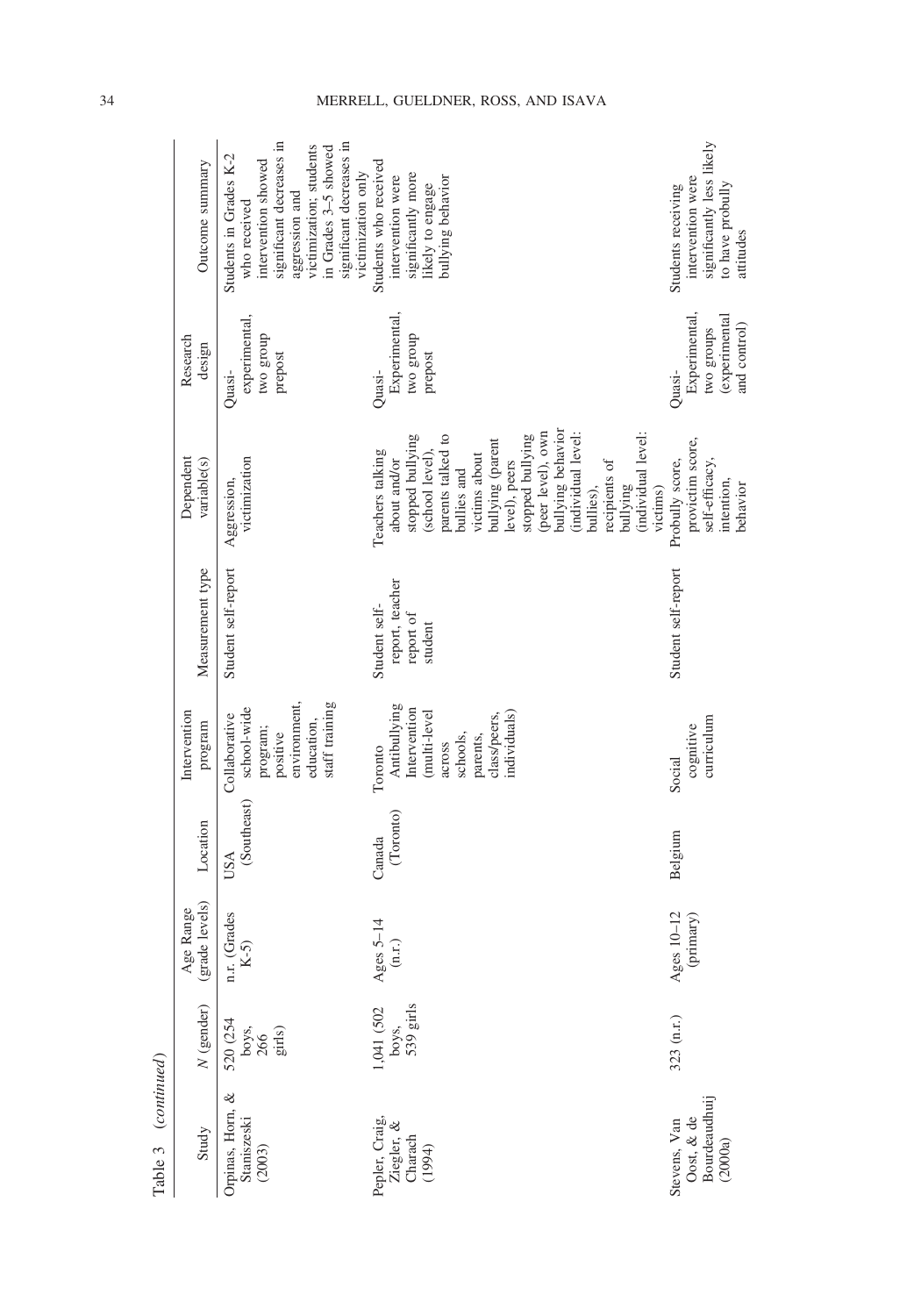| Outcome summary             | react to bullying, and<br>competent in dealing<br>were more likely to<br>greater intention to<br>with bullying, had<br>significantly more<br>intervention were<br>react to bullying<br>Students receiving | significantly less likely<br>included support, but<br>likely to bully others,<br>victimized, and have<br>positive interactions<br>to bully others, be<br>be victimized, and<br>significantly more<br>intervention were<br>interactions when<br>treatment did not<br>Students receiving<br>when treatment<br>include support<br>have positive | No significant effects                                                                              | (table continues) |
|-----------------------------|-----------------------------------------------------------------------------------------------------------------------------------------------------------------------------------------------------------|----------------------------------------------------------------------------------------------------------------------------------------------------------------------------------------------------------------------------------------------------------------------------------------------------------------------------------------------|-----------------------------------------------------------------------------------------------------|-------------------|
| Research<br>design          | Experimental,<br>(experimental<br>and control)<br>two groups<br>Quasi-                                                                                                                                    | groups: with<br>support,<br>support, and<br>Experimental<br>with three<br>without<br>control                                                                                                                                                                                                                                                 | groups: with<br>support, and<br>Experimental<br>support,<br>without<br>$\mbox{control}$<br>with 3   |                   |
| Dependent<br>variable(s)    | provictim score,<br>Probully score,<br>self-efficacy,<br>intention,<br>behavior                                                                                                                           | peer interactions<br>bullied, positive<br>Bullying, being                                                                                                                                                                                                                                                                                    | peer interactions<br>Bullying, being<br>bullied, positive                                           |                   |
| Measurement type            | Student self-report                                                                                                                                                                                       | Student self-report                                                                                                                                                                                                                                                                                                                          | Student self-report                                                                                 |                   |
| Intervention<br>program     | curriculum<br>cognitive<br>Social                                                                                                                                                                         | (authoritative<br>intervention<br>antibullying<br>curriculum,<br>focus on<br>and peer<br>system,<br>group)<br>social<br>Flemish                                                                                                                                                                                                              | antibullying<br>intervention<br>Flemish                                                             |                   |
| Location                    | Belgium                                                                                                                                                                                                   | Belgium                                                                                                                                                                                                                                                                                                                                      | Belgium                                                                                             |                   |
| Age Range<br>(grade levels) | Ages $13-16$<br>(secondary)                                                                                                                                                                               | (primary)<br>n.r.                                                                                                                                                                                                                                                                                                                            | (secondary)<br>n.r.                                                                                 |                   |
| $N$ (gender)                | 441 (n.r.)                                                                                                                                                                                                | 392 (n.r.)                                                                                                                                                                                                                                                                                                                                   | 712 (n.r.)                                                                                          |                   |
| Study                       | Stevens, Van<br>Oost, & de<br>Bourdeaudhuij<br>(2000b)                                                                                                                                                    | Bourdeaudhuij,<br>Stevens, de<br>$V$ an Oost<br>(2000a)                                                                                                                                                                                                                                                                                      | Bourdeaudhuij,<br>$\begin{array}{l} \text{\& Van Oost}\\ \text{(2000b)} \end{array}$<br>Stevens, de |                   |

Table 3 (continued)

### SCHOOL BULLYING INTERVENTIONS 35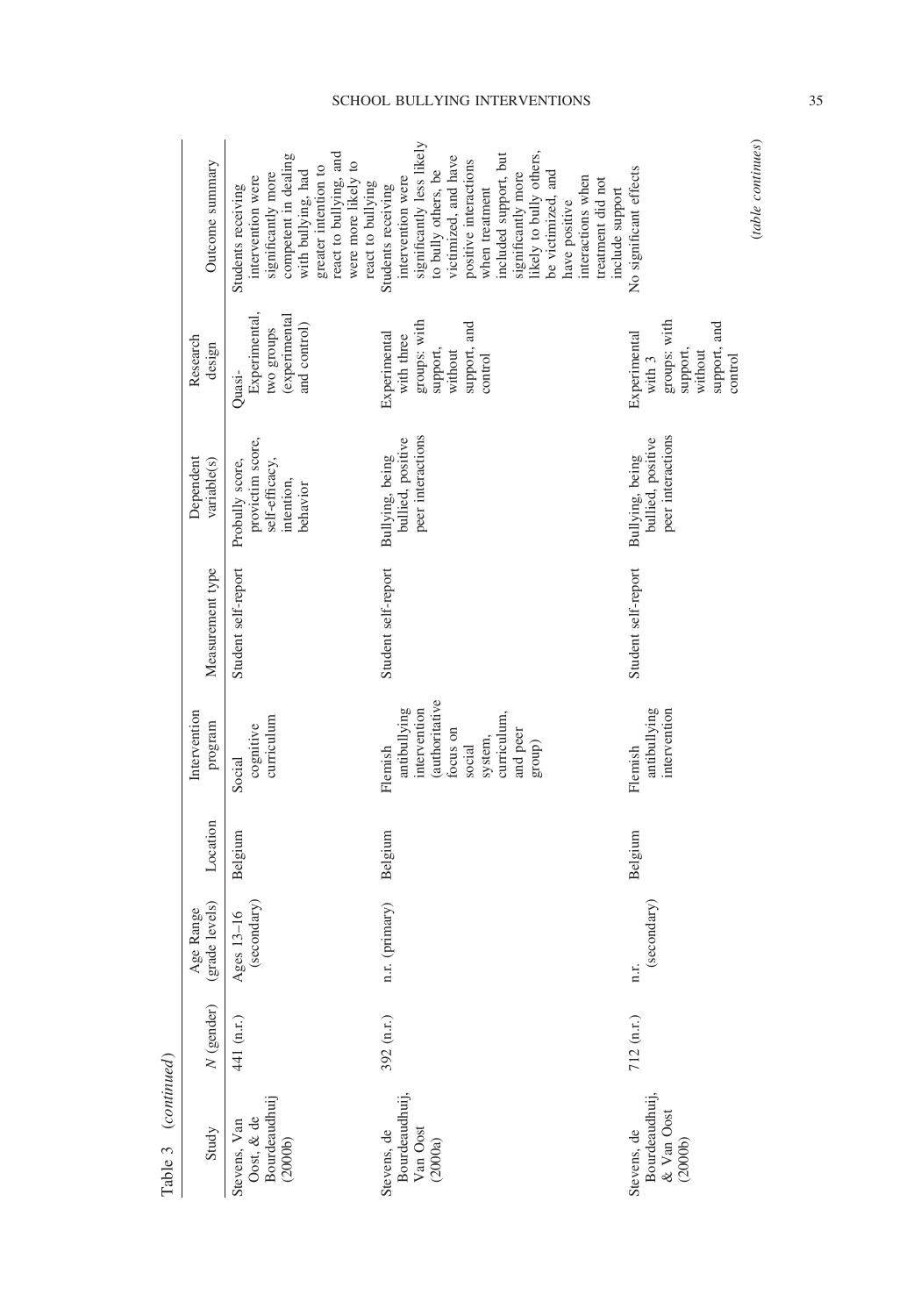| $\label{eq:constrained} (continued)$<br>Table 3          |                                                |                                             |                        |                                                                                                               |                                                                                                                                          |                                                                                                                                                                                                                                                                                                                          |                                                                   |                                                                                                                           |
|----------------------------------------------------------|------------------------------------------------|---------------------------------------------|------------------------|---------------------------------------------------------------------------------------------------------------|------------------------------------------------------------------------------------------------------------------------------------------|--------------------------------------------------------------------------------------------------------------------------------------------------------------------------------------------------------------------------------------------------------------------------------------------------------------------------|-------------------------------------------------------------------|---------------------------------------------------------------------------------------------------------------------------|
| Study                                                    | $N$ (gender)                                   | Age Range<br>(grade levels)                 | Location               | Intervention<br>program                                                                                       | Measurement type                                                                                                                         | Dependent<br>variable(s)                                                                                                                                                                                                                                                                                                 | Research<br>design                                                | Outcome summary                                                                                                           |
| Turpeau (1998)                                           | 115 (66 boys, 49 $_{\text{grils}}$ )           | (Grades<br>$6 - 8$<br>n.r.                  | (Georgia)<br>USA       | Bullyproofing<br>Your School<br>component<br>Antibullying<br>classroom<br>from                                | report, teacher<br>report, Osiris<br>student self-<br>Sociometrics,                                                                      | victimization and<br>aggression<br>Student                                                                                                                                                                                                                                                                               | prepost with<br>Mixed design,<br>two group<br>waitlist<br>control | No significant effects                                                                                                    |
| Rosenbluth,<br>Valle &<br>Sanchez<br>(2003)<br>Whitaker, | $(50.3\%$<br>boys,<br>48.3%<br>girls)<br>1,763 | (Grade 5)<br>n.r.                           | (Texas)<br>USA         | Expect-Respect<br>theoretically<br>Project,                                                                   | report based on<br>Bully-Proofing<br>report, teacher<br>sessions from<br>program, and<br>adapted 12<br>Student self<br>program<br>Olweus | student reactions,<br>bullying, student<br>intended actions,<br>student and staff<br>student and staff<br>actions, student<br>staff perception<br>Bullying, student<br>reactions, staff<br>perceptions of<br>of other staff<br>perception of<br>staff actions,<br>response to<br>staff typical<br>awareness<br>attitudes | Experimental                                                      | likely to proactively<br>respond to physical<br>significantly more<br>intervention were<br>Students receiving<br>bullying |
| Whitney, Rivers,<br>Smith, $\&$<br>Sharp (1994)          | 5,140 (n.r.)                                   | (elementary<br>to middle<br>school)<br>n.r. | (Sheffield)<br>England | meeting with<br>interventions<br>One day staff<br>follow up,<br>including<br>optional<br>teacher-<br>selected | Student self-report                                                                                                                      | teacher stopping<br>Refusing to join<br>Victimization,<br>others about<br>in bullying,<br>reporting to<br>teachers or<br>witnessing<br>bullying,<br>bullying<br>Bullying,                                                                                                                                                | experimental,<br>dnora om<br>prepost<br>Quasi-                    | No meaningful effects                                                                                                     |

#### 36 MERRELL, GUELDNER, ROSS, AND ISAVA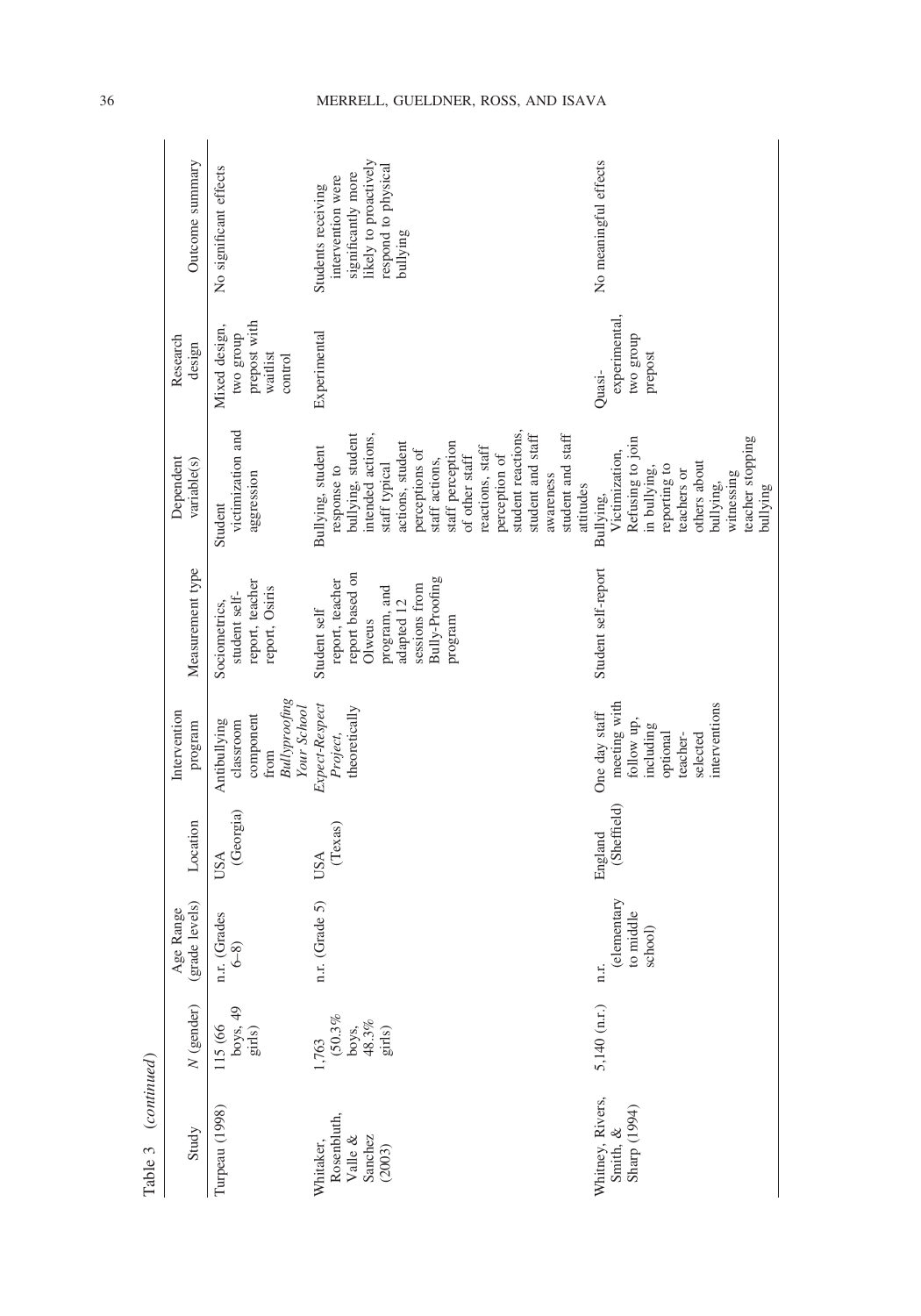#### Table 4

*Results of Meta-Analysis: Summary of Effect Sizes by Assessment Method and Classification Variable*

| Method/classification variables     | No. of<br>studies | No. of<br>effect<br>sizes | Average<br>effect<br>size | No. of<br>significant<br>positive effects | No. of<br>significant<br>negative effects |
|-------------------------------------|-------------------|---------------------------|---------------------------|-------------------------------------------|-------------------------------------------|
| Student self-report                 |                   |                           |                           |                                           |                                           |
| Bullying others                     | 8                 | 11                        | .04                       | 1                                         | 2                                         |
| Positive attitude toward bullying   | 4                 | 6                         | .15                       | 3                                         | $\overline{0}$                            |
| Being bullied                       | 10                | 14                        | .27                       | 6                                         | $\overline{2}$                            |
| Witnessed bullying                  | 3                 | 7                         | .35                       | 5                                         | $\overline{0}$                            |
| Intervene to stop bullying          | 3                 | 10                        | .17                       | 6                                         | $\mathbf{0}$                              |
| Bullies were talked to by adult     | 2                 | $\mathfrak{2}$            | $-.04$                    | $\theta$                                  | $\mathbf{0}$                              |
| Teacher action/response             | 3                 | $\overline{4}$            | .06                       | $\overline{0}$                            | $\mathbf{0}$                              |
| Ignore/refuse to join bullying      | 4                 | 5                         | .06                       | 1                                         | $\Omega$                                  |
| Reported bullying, or likely to     | 4                 | 10                        | .07                       | 1                                         | $\overline{0}$                            |
| Feeling safe at school              | 1                 | 1                         | $-.13$                    | $\Omega$                                  | 1                                         |
| Feelings of anxiety/depression      | 1                 | $\overline{2}$            | $-.06$                    | 1                                         | $\Omega$                                  |
| Global self-esteem                  | 1                 | 1                         | 1.08                      | 1                                         | $\Omega$                                  |
| Social skills                       | 1                 | 1                         | .06                       | $\Omega$                                  | $\Omega$                                  |
| Sympathy for victims                | $\overline{c}$    | $\overline{c}$            | $-.10$                    | $\theta$                                  | $\overline{0}$                            |
| Positive interactions with peers    | 4                 | $\overline{\mathcal{L}}$  | $-.10$                    | $\theta$                                  | 1                                         |
| Teacher self-report                 |                   |                           |                           |                                           |                                           |
| Witnessed students being bullied    | 1                 | 1                         | $-.16$                    | $\boldsymbol{0}$                          | $\overline{0}$                            |
| Knowledge of bullying prevention    | 1                 | 1                         | 1.52                      | 1                                         | $\overline{0}$                            |
| Staff appropriate responses to      |                   |                           |                           |                                           |                                           |
| bullying                            | 2                 | 5                         | .30                       | 1                                         | $\theta$                                  |
| Efficacy of intervention skills     | 1                 | $\overline{2}$            | .99                       | 2                                         | $\overline{0}$                            |
| Attitude about school safety        | 1                 | 1                         | $-.16$                    | $\theta$                                  | $\Omega$                                  |
| Teacher report of child behavior    |                   |                           |                           |                                           |                                           |
| Student behavior/emotional          |                   |                           |                           |                                           |                                           |
| problems                            | 1                 | $\mathfrak{2}$            | $-3.81$                   | $\boldsymbol{0}$                          | $\mathfrak{2}$                            |
| Student social competence           | 1                 | 1                         | 3.31                      | 1                                         | $\Omega$                                  |
| Peer report                         |                   |                           |                           |                                           |                                           |
| Participation in bullying roles     | 1                 | 4                         | .32                       | 4                                         | $\overline{0}$                            |
| Identified victims                  | $\overline{c}$    | $\mathfrak{2}$            | $-.03$                    | $\overline{0}$                            | $\overline{0}$                            |
| Identified aggressors               | 3                 | 3                         | .04                       | 1                                         | $\overline{0}$                            |
| Peer acceptance                     | 1                 | 3                         | .61                       | 3                                         | $\overline{0}$                            |
| Social skills problems              | 1                 | 1                         | .16                       | $\overline{0}$                            | $\overline{0}$                            |
| School records                      |                   |                           |                           |                                           |                                           |
| Osiris teacher discipline referrals | 1                 | 1                         | .79                       | 1                                         | $\overline{0}$                            |

of *knowledge of bullying prevention*, *appropriate staff responses to bullying*, and *efficacy of intervention skills*; teacher reports of *student's social competence*; peer reports of *participation in bullying roles* and *peer acceptance*; and, school records of *teacher discipline referrals*. Again, the 16 bullying intervention studies we reviewed for this meta-analysis showed evidence of meaningful changes in several educational, social, and behavioral outcomes associated with the interventions.

Conversely, 1 of the 28 average effect sizes (teacher report of student behavioral and emotional problems,  $ES = -3.81$ ) was associated with negative meaningful change, or a worsening of the outcome. However, it is important to note that this particular outcome type was used in only one study, and was based on an average of only two effects. In addition, the majority of average effect sizes by intervention type—17 of the 28 we identified for this study—were not strong enough to be considered meaningful or practically significant, regardless of their positive or negative valence.

Although the meta-analysis technique is generally based on averages or arithmetic means of outcomes across aggregated studies, it is important to recognize that means can sometimes be misleading, as they may be obscured by outliers, they are highly influenced by the number of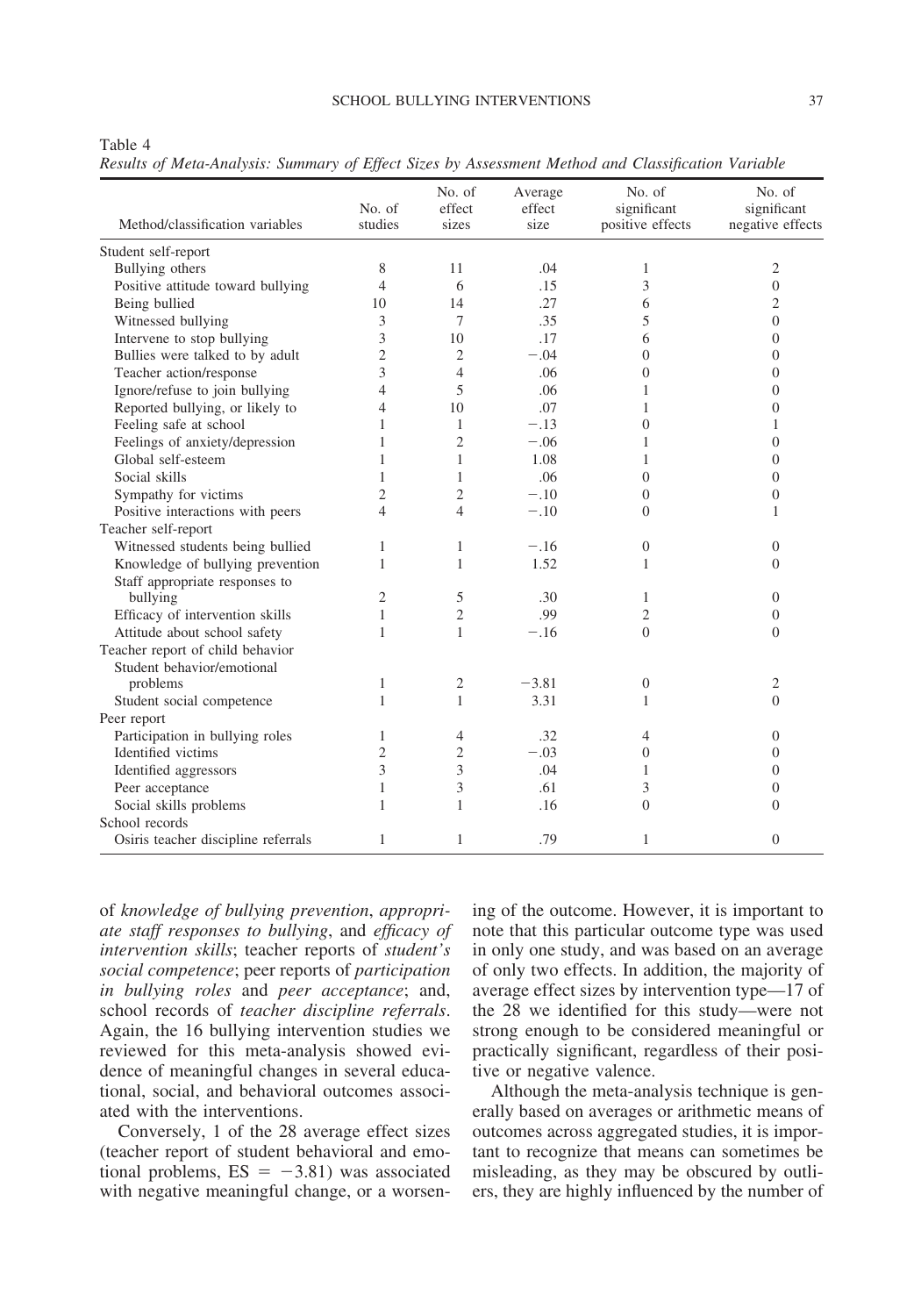values that are summed and divided to obtain the mean, and they may be minimized or maximized by other factors such as the regression phenomenon. For this reason it is worthwhile to consider the actual number (rather than the mean) of significant positive and negative effects across each of the 28 intervention outcome types in our analysis, particularly in terms of their relation to the total number of effect sizes identified for each outcome type.

By totaling the columns in Table 4 to indicate number of effect sizes, number of significant positive effects, and number of significant negative effects, a broader view of the findings across these bullying intervention studies can be obtained. For the 15 intervention outcome types that were classified through student self-report, 80 effect sizes were computed. Of these, 25 were considered to be significant positive effects, and 6 were considered to be significant negative effects. The majority of these effect sizes that we derived in this domain— 49 out of 80—were not strong enough to be considered meaningful or significant. For the five intervention outcome types that were classified through teacher-self report, 10 effect sizes were computed. Of these, four were significant positive effects, and none of the negative effects was considered significant. Again, the majority of effect sizes we computed (6 out of 10) were not strong enough to be considered meaningful. For the two-intervention outcome types that were classified through teacher report of child behavior, three effect sizes were computed. Of these, one was significant and positive, whereas the other two were both significant and negative. In the peer report domain, 13 effect sizes were computed. Of these, eight were positive and meaningful, none was negative and meaningful, and six were not strong enough to be considered meaningful. For the school records outcome domain, only one effect was computed in the one study that included this domain, and it was both positive and significant. Overall, across all 28-intervention outcome domains, 107 effect sizes were computed. Of these, 39 were positive and meaningful, 8 were negative and meaningful, and the remainder (60) were not strong enough to be considered meaningful. In this analysis of individual effect sizes rather than means, positive meaningful effects outnumber negative meaningful effects by a wide margin (about a 5:1 ratio), but the majority of the effects were not strong enough to meet Cohen's (1988) minimum criterion of .20 to be considered meaningful and clinically important or significant.

### Discussion

To summarize briefly the results of this metaanalysis, meaningful positive average effects for school bullying interventions across the 16 studies were found for slightly more than one third of the outcome classification variables (10 out of 28, or 36%), and for slightly more than one-third of the individual effect sizes within the studies (39 out of 107, or 36%). There was no apparent pattern to these significant effects, which seemed to be dispersed somewhat uniformly across types of measurement methods and classification variables, and across various types of school bullying interventions. These results lead us to conclude—somewhat tentatively—that there is some evidence supporting the effectiveness of school bullying interventions in enhancing students social competence, self-esteem, and peer acceptance; in enhancing teachers knowledge of effective practices, feelings of efficacy regarding intervention skills, and actual behavior in responding to incidences of bullying at school; and, to a lesser extent, in reducing participation by students in bully and victim roles.

The tentative nature of our conclusions is because of the fact that the majority of average effects for the school bullying interventions across studies (17 of 28, approximately 60%) were too weak to be considered meaningful, as were the majority of individual effect sizes within studies (60 of 107, approximately 56%). This aspect of our findings indicates that although a substantial percentage of intervention outcomes linked with the school bullying interventions were associated with meaningful positive impact, such instances did not constitute a plurality of intervention effects. Rather, the majority of intervention effects did not evidence sufficient power to be considered meaningful or clinically important. If our findings were generalized to the overall state of school bullying intervention efficacy, then we could conclude that such interventions are likely to produce some important and meaningful positive effects, but the majority of the effects that will be mea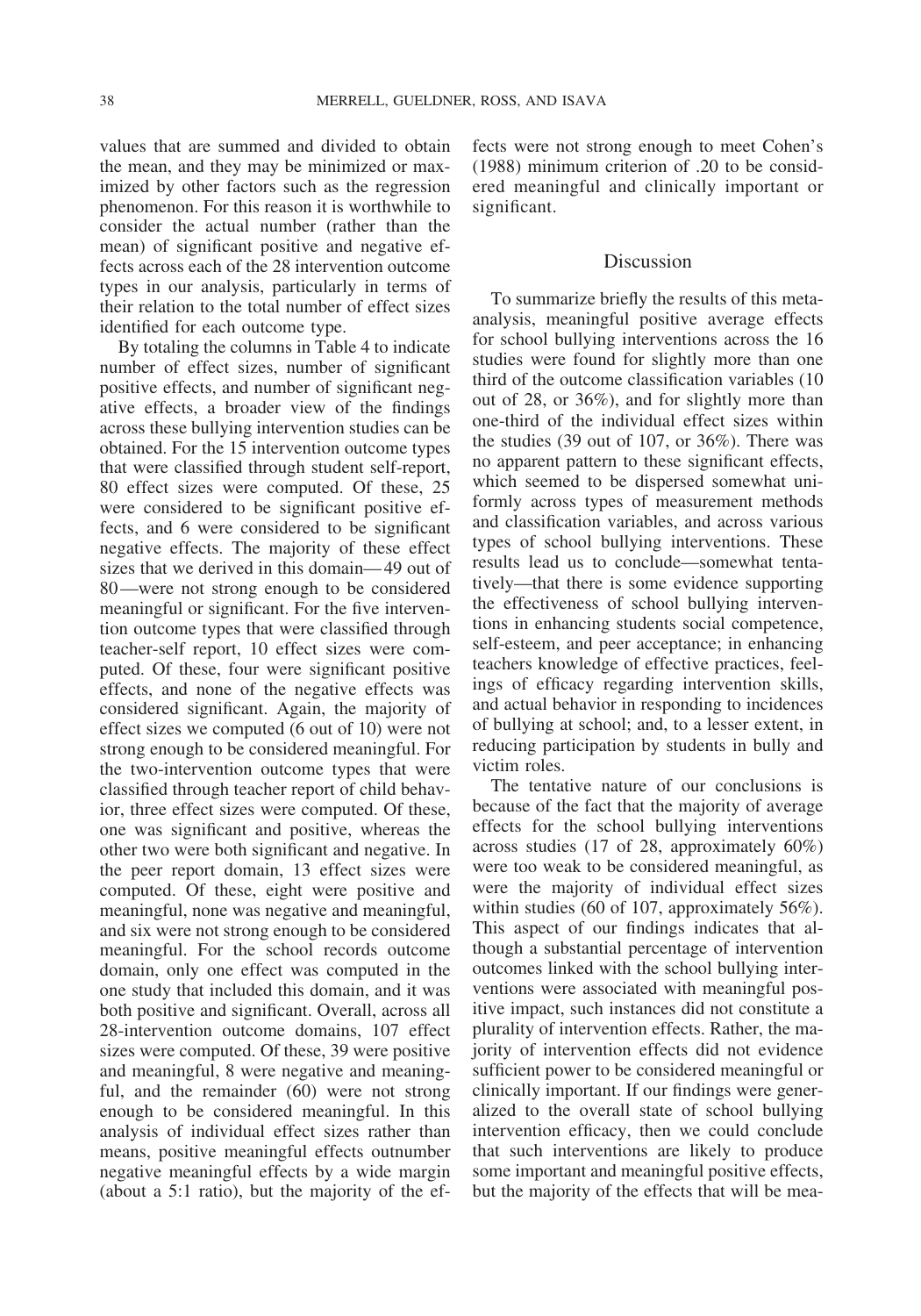sured will lack the power to be considered meaningful.

Our finding that a small minority of intervention outcomes were associated with significant negative effects (1 out of 28 mean effects across studies, or slightly less than 4%; 8 out of 107 individual effects within studies, or about 7%) is difficult to interpret, and somewhat perplexing. It is indeed possible that some wellintended interventions may actually produce adverse or negative effects with students, particularly interventions that group together deviant peers for treatment (Dishion, McCord, & Poulin, 1999). Given that the evidence we found for such negative effects constituted a very small proportion of the overall intervention effects, our view is that interventionists and educational policymakers should not conclude that schoolbullying interventions would harm students. Especially given that the only average effect that was negative and meaningful was derived from a single study (Leadbetter, Hoglund, & Woods, 2003), and that this same study also found positive and meaningful effects in some areas, it is possible that the negative findings were samplespecific or could be attributed to something other than the intervention. However, these somewhat troubling findings do not preclude the possibility of harm. Researchers and practitioners should use high standards of care and always consider the possibility that their actions may produce unanticipated negative effects in addition to positive consequences that are anticipated.

Related interesting limitations to consider involve research designs and types of measurement methods. In our meta-analysis, antibullying studies produced meaningful effects for 39% of the outcome variables measured, with the remaining majority producing no meaningful change. Of the 16 studies evaluated, 13 implemented quasi-experimental or mixed twogroup prepost designs, and many of these did not include a control group. Thus, only 3 of the 16 studies implemented true experimental designs. The use of nonexperimental designs, while admittedly more feasible to implement in school-based research, raises *history* as a specific threat to internal validity, and points to the possibility of something other than the intervention leading to the program results. This possibility is especially plausible in bullying prevention programs that begin at the beginning of the

school year or at designated calendar changes, because of the multitude of other changes that schools may be made at these times of the year (e.g., curriculum, scheduling, classroom assignments, etc.).

A related concern is that studies on the effects of bullying interventions focus primarily on *indirect measures* of the behavior. Student self reports, teacher self reports, and sociometrics were primary measures used in all but one of the studies, which often accounts for what the participants know about bullying rather than how often they actually engage in the behavior. For example, the strongest effect sizes we found were for student social competence  $(ES =$  $3.31$ ), knowledge of bullying prevention (ES = 1.52), and global self esteem  $(ES = 1.08)$ . Each of these variables measured how well participants *knew* the intervention program and how they *thought* they would respond to bullying, instead of how they actually *did* respond.

On more direct measures or reports of bullying and victimization, bullying interventions had little positive effects, and as we have noted, in some cases, actually were associated with negative effects. Student self reports of instances of bullying produced an average effect size of .04, whereas self reports of instances of being bullied produced an average effect size of .27, and teacher reports of bullying incidents produced an average effect size of  $-.16$ . Viewed in this manner, the average teacher actually reported more bullying after intervention than before! These findings may be attributable to students and teachers learning how to better recognize bullying through the bullying programs, and then acknowledging the behavior more often because of their increased knowledge.

Our results are best understood as one research synthesis within the larger body of research evidence on school bullying interventions. The practice and science in this area has only recently grown and matured to the point were such synthesis studies are even possible. In commenting on the state of research on school bullying, Swearer and Espelage (2004) noted that there are a number of societal and institutional barriers to conducting intensive bullying intervention research in school, particularly within American schools. The difficulty of designing and conducting good intervention research on school bullying, coupled with these social and institutional barriers to implementing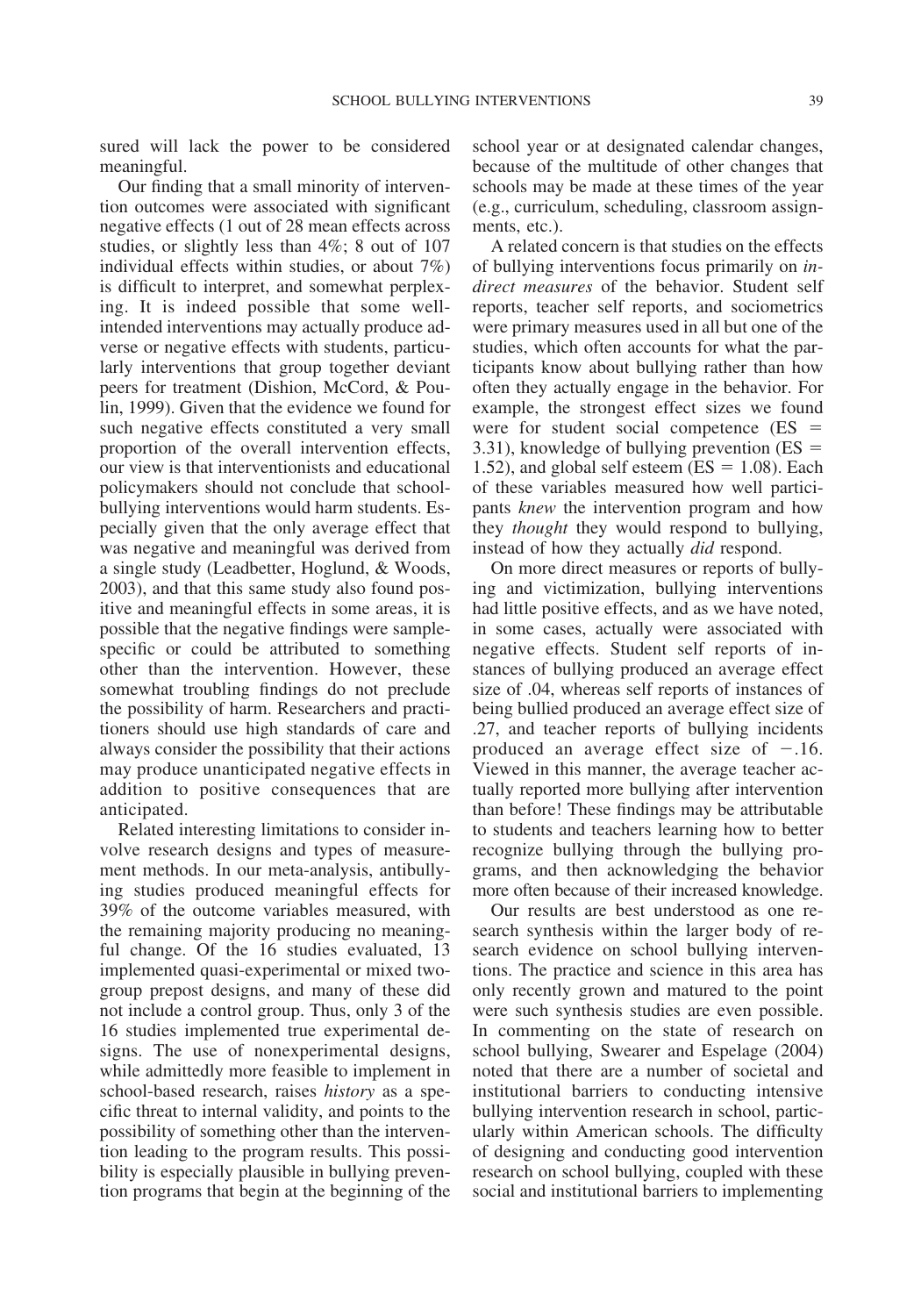such research, have combined to make good research on this topic surprisingly hard to come by. The fact that we located only 16 intervention studies over a quarter of a century of published work that was strong enough to meet our inclusion criteria is troubling.

As we indicated previously, the only other meta-analysis on school bullying interventions that we have found is a recent review of whole school antibullying programs by Smith and colleagues (2004), who concluded that although some intervention studies yielded positive outcomes, "the majority of programs evaluated to date have yielded nonsignificant outcomes on measures of self-reported victimization and bullying" (p. 547). Their study, which was based on 14 research publications, included a few of the same sources that we included in our analysis, but their focus was more narrowly defined than ours, as their emphasis was on wholeschool intervention programs. Our review, which included interventions aimed at individual classrooms and across schools as well as within whole-schools studies, also found that the majority of effects within and across studies were not significant. However, we found a somewhat stronger pattern of meaningful positive effects across studies than did Smith and colleagues, which may be attributed to our literature base being broader, and not limited to whole-school programs, which are quite difficult to implement. Our complementary findings lead us to agree with the assertion of these researchers that "despite the limited empirical support for the effectiveness of antibullying programs, there is not sufficient evidence to conclude that such programs should be abandoned. . .the overarching message is that intervention can succeed, but not enough is known to indicate exactly how and when" (p. 558).

There are some limitations to consider in interpreting our results and conclusions, and in generalizing these findings to the broad field of school-based bullying and violence prevention. Foremost among these limitations is that the number of studies we identified for inclusion in our analysis (16) was relatively modest, and perhaps more importantly, these studies varied widely in terms of research design, intervention models, and intensity of intervention. Although we found some notable trends and were able to draw some meaningful conclusions regarding effectiveness of school bullying interventions,

our findings and conclusions must be tempered with the reality that the literature in this area has only recently reached a level of volume and sophistication that even allows for a useful meta-analysis to be conducted. Thus, our findings should be considered, along with those of Smith and colleagues (2004), as a starting point in what we hope will be continued efforts to synthesize the research in this area.

On a similar note, the widely varying bullying intervention models that were used in the studies included in our meta-analysis make drawing specific conclusions regarding "which intervention is best" a question that will need to be answered in the future, when science in this area reaches a state of complexity that will allow such questions to be explored with integrity. Considering that the interventions utilized in the studies we analyzed ranged from assigning a social worker to a school building to multilevel interventions across school buildings within a system, the reality is that the school bullying interventions that we evaluated reflect a substantial range of differing intervention theories and techniques, and that it is incorrect to view school bullying interventions as a common entity.

An additional limitation to consider is that we chose to not weight the 16 studies in the metaanalysis for sample size, degree of experimental rigor, or threats to validity when we computed effect sizes within the individual research studies. Such weighting procedures are sometimes used as a way to reduce the impact of redundancy, overweight of estimates, and occasional inverse relation of treatment effects to sample size (Hedges & Olkin, 1985; Lipsey & Wilson, 2001; Weisz, Weiss, Han, Granger, & Morton, 1995). Because of the widely varying types of intervention programs that were used across the 16 studies, and because one particular study (Whitney, Rivers, Smith, & Sharp, 1994) accounted for more than one third of all student participants across the studies, we decided against weighting, considering that the disadvantages to doing so would outweigh any potential advantages that weighting might offer. Again, we consider this meta-analysis to be an initial exploratory study, and our hope is that the scientific literature related to school bullying prevention and intervention will continue to grow to the point where future efforts might consider differences in intervention type, valid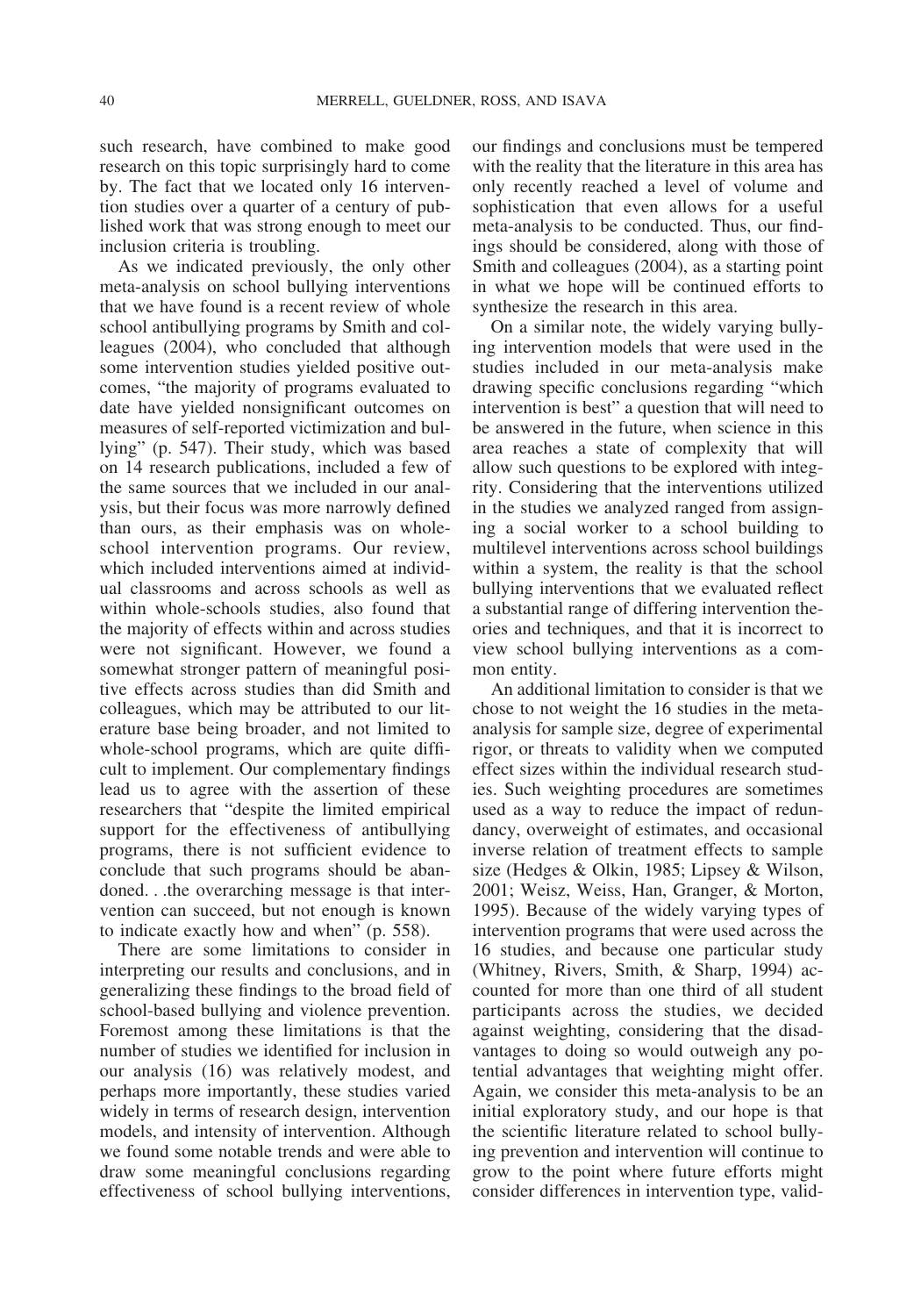ity threats, and sample sizes in a meaningful way.

In summary, we conclude that the research we synthesized within our meta-analysis indicates that school-bullying interventions may produce some clinically meaningful effects on students, teachers, and school staff. However, we are not able to frame the minority of positive findings with an emphatic or dramatic spin, because most of the studies we analyzed were limited by some important issues and questions related to experimental design, and types of measurement methods that were utilized. Although antibullying interventions appear to be useful in increasing awareness, knowledge, and self-perceived competency in dealing with bullying, it should not be expected that these interventions will dramatically influence the incidence of actual bullying and victimization behaviors, or that they will positively influence even a majority of the targeted outcomes. In fact, our evidence indicates that the majority of targeted outcomes in school bullying interventions may not be significantly impacted, either positively or negatively. The continued search for effective bullying interventions can be informed by the results of this meta-analysis, but should not be limited strictly to interventions that are labeled "antibullying programs." Rather, this search should follow the data, and consider behavioral interventions that are universal in nature as well as those that target the specific problems associated with bullying in schools (Crone, Horner, & Hawken, 2004; Sprague & Walker, 2005). Future intervention studies which use solid experimental designs, and which measure impact on actual bullying behaviors as well as perceptions and knowledge, are particularly needed.

#### References

\*References marked with an asterisk indicate studies included in the meta-analysis.

- \*Bagley, C., & Prichard, C. (1998). The reduction of problem behaviours and school exclusion in at-risk youth: An experimental study of school social work with cost—Benefit analyses. *Child and Family Social Work, 3,* 219 –226.
- Carney, A. G., & Merrell, K. W. (2001). Bullying in schools: Perspectives on understanding and preventing an international problem. *School Psychology International, 22,* 364 –382.
- Carney, J. V. (2000). Bullied to death: Perceptions of peer abuse and suicidal behavior during adolescence. *School Psychology International, 21,* 213– 223.
- Cohen, J. (1988). *Statistical power analysis for the behavioral sciences* (2nd ed.). Mahwah, NJ: Erlbaum.
- Cooper, H., & Hedges, L. V. (1994). Research synthesis as a scientific enterprise. In H. Cooper & L. V. Hedges (Eds.), *The handbook of research synthesis* (pp. 3–14). New York: Russell Sage Foundation.
- \*Cowie, H., & Olafsson, R. (2000). The role of peer support in helping the victims of bullying in a school with high levels of aggression. *School Psychology International, 21,* 79 –94.
- Crone, D. A., Horner, R. H., & Hawken, L. S. (2004). *Responding to problem behavior in schools: The behavior education program.* New York: Guilford Press.
- Dishion, T. J., McCord, J., & Poulin, F. (1999). When interventions harm: Peer groups and problem behavior. *American Psychologist, 54,* 755– 764.
- Espelage, D. L., & Swearer, S. M. (Eds.). (2004). *Bullying in American schools: A social-Ecological perspective on prevention and intervention.* Mahwah, NJ: Erlbaum.
- \*Fox, C. L., & Boulton, M. J. (2003). Evaluating the effect of a social skills training (SST) programme for victims of bullying. *Educational Research, 45,* 231–247.
- Glass, G. V., McGaw, B., & Smith, M. L. (1981). Meta-analysis in social research. *Educational Researcher, 5,* 3– 8.
- Hazler, R. J. (1996). *Breaking the cycle of violence: Interventions for bullying and victimization.* Washington, DC: Accelerated Development.
- Hedges, L. V., & Olkin, I. (1985). *Statistical methods for meta-analysis.* San Diego: Academic Press.
- Juvonen, J., & Graham, S. (Eds.) (2001). *Peer harassment in schools: The plight of the vulnerable and victimized.* New York: Guilford Press.
- \*Kaiser-Ulrey (2003). *Bullying in middle school: A Study of B. E. S. T.—Bullying Eliminated from Schools Together—An anti-bullying program for seventh grade students.* Unpublished doctoral dissertation, Florida State University, Tallahassee.
- Kumpulainen, K., Raesaenen, E., & Henttonen, I. (1999). Children involved in bullying: Psychological disturbance and the persistence of involvement. *Child Abuse and Neglect, 23,* 1253–1262.
- \*Leadbetter, B., Hoglund, W., & Woods, T. (2003). Changing contexts? The effects of a primary prevention program on classroom levels of peerrelational and physical victimization. *Journal of Community Psychology, 31,* 397– 418.